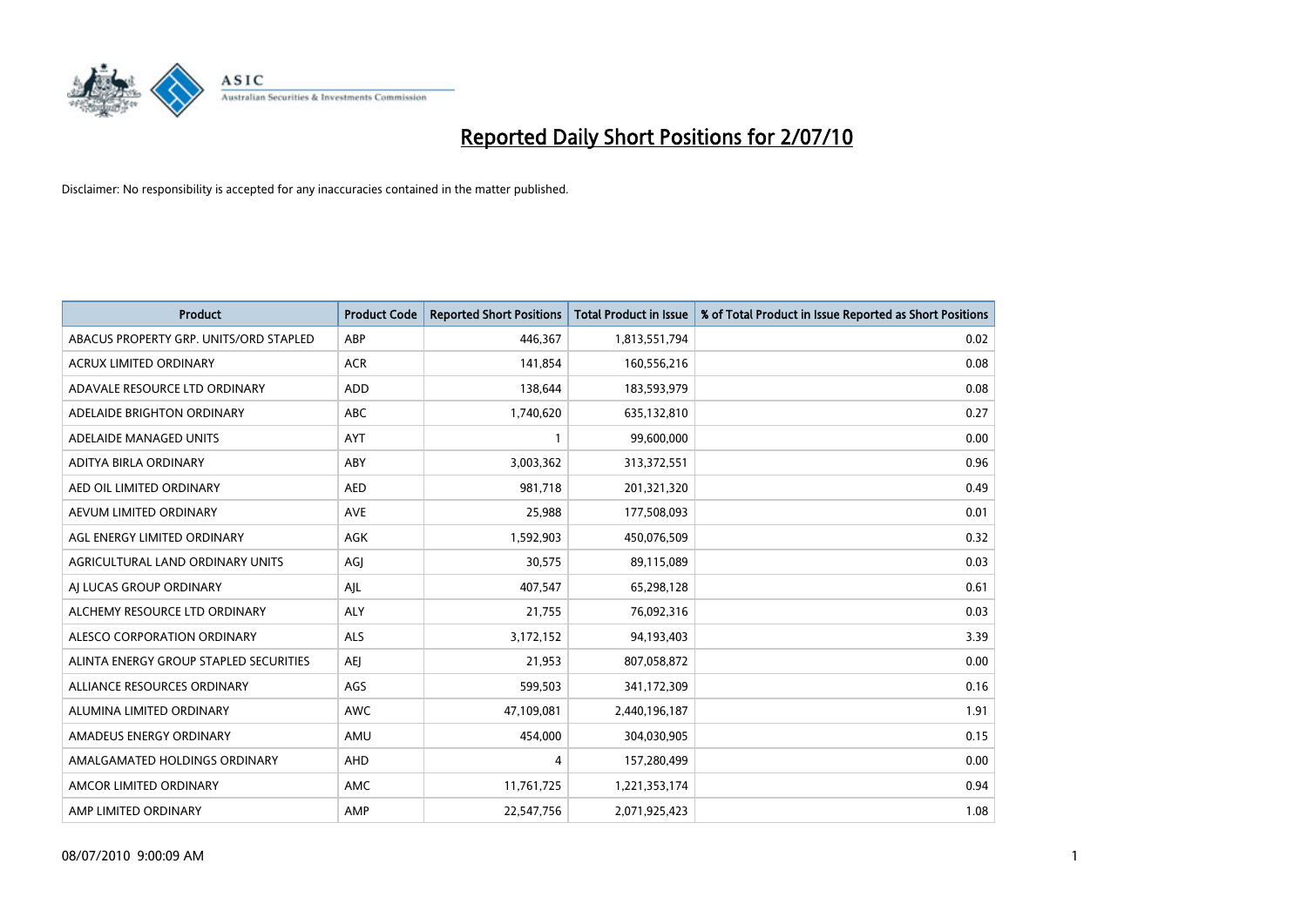

| <b>Product</b>                          | <b>Product Code</b> | <b>Reported Short Positions</b> | <b>Total Product in Issue</b> | % of Total Product in Issue Reported as Short Positions |
|-----------------------------------------|---------------------|---------------------------------|-------------------------------|---------------------------------------------------------|
| ANDEAN RESOURCES LTD ORDINARY           | <b>AND</b>          | 36.061                          | 471,079,534                   | 0.00                                                    |
| ANSELL LIMITED ORDINARY                 | <b>ANN</b>          | 2,870,085                       | 131,577,652                   | 2.17                                                    |
| ANTARES ENERGY LTD ORDINARY             | <b>AZZ</b>          | 229,900                         | 296,905,611                   | 0.07                                                    |
| ANZ BANKING GRP LTD ORDINARY            | ANZ                 | 6,373,851                       | 2,533,756,915                 | 0.23                                                    |
| ANZ BANKING GRP LTD PREF SHARE          | ANZPB               | 479                             | 10,812,124                    | 0.00                                                    |
| APA GROUP STAPLED SECURITIES            | APA                 | 6,958,758                       | 542,318,629                   | 1.28                                                    |
| APEX MINERALS NL ORDINARY               | <b>AXM</b>          | 885.146                         | 3,317,819,909                 | 0.03                                                    |
| APN EUROPEAN RETAIL UNITS STAPLED SEC.  | <b>AEZ</b>          | 11,832                          | 544,910,660                   | 0.00                                                    |
| APN NEWS & MEDIA ORDINARY               | <b>APN</b>          | 12,110,972                      | 598,823,853                   | 2.02                                                    |
| APOLLO GAS LIMITED ORDINARY             | <b>AZO</b>          | 71,180                          | 83,488,660                    | 0.09                                                    |
| AQUARIUS PLATINUM. ORDINARY             | <b>AOP</b>          | 2,886,578                       | 463,070,936                   | 0.63                                                    |
| AQUILA RESOURCES ORDINARY               | <b>AQA</b>          | 1,533,243                       | 322,273,136                   | 0.46                                                    |
| ARAFURA RESOURCE LTD ORDINARY           | <b>ARU</b>          | 75.091                          | 290,640,342                   | 0.02                                                    |
| ARDENT LEISURE GROUP STAPLED SECURITIES | AAD                 | 587,466                         | 309,109,468                   | 0.19                                                    |
| ARISTOCRAT LEISURE ORDINARY             | <b>ALL</b>          | 21,023,498                      | 533,379,348                   | 3.93                                                    |
| ARROW ENERGY ORDINARY                   | <b>AOE</b>          | 14,722,860                      | 733,620,533                   | 2.01                                                    |
| ASCIANO GROUP STAPLED SECURITIES        | <b>AIO</b>          | 31,447,055                      | 2,926,103,883                 | 1.06                                                    |
| ASG GROUP LIMITED ORDINARY              | <b>ASZ</b>          | 37,398                          | 151,756,046                   | 0.02                                                    |
| ASPEN GROUP ORD/UNITS STAPLED           | <b>APZ</b>          | 453,711                         | 579,980,076                   | 0.07                                                    |
| ASTRO JAP PROP GROUP STAPLED SECURITIES | AJA                 | 1,947,267                       | 508,212,161                   | 0.38                                                    |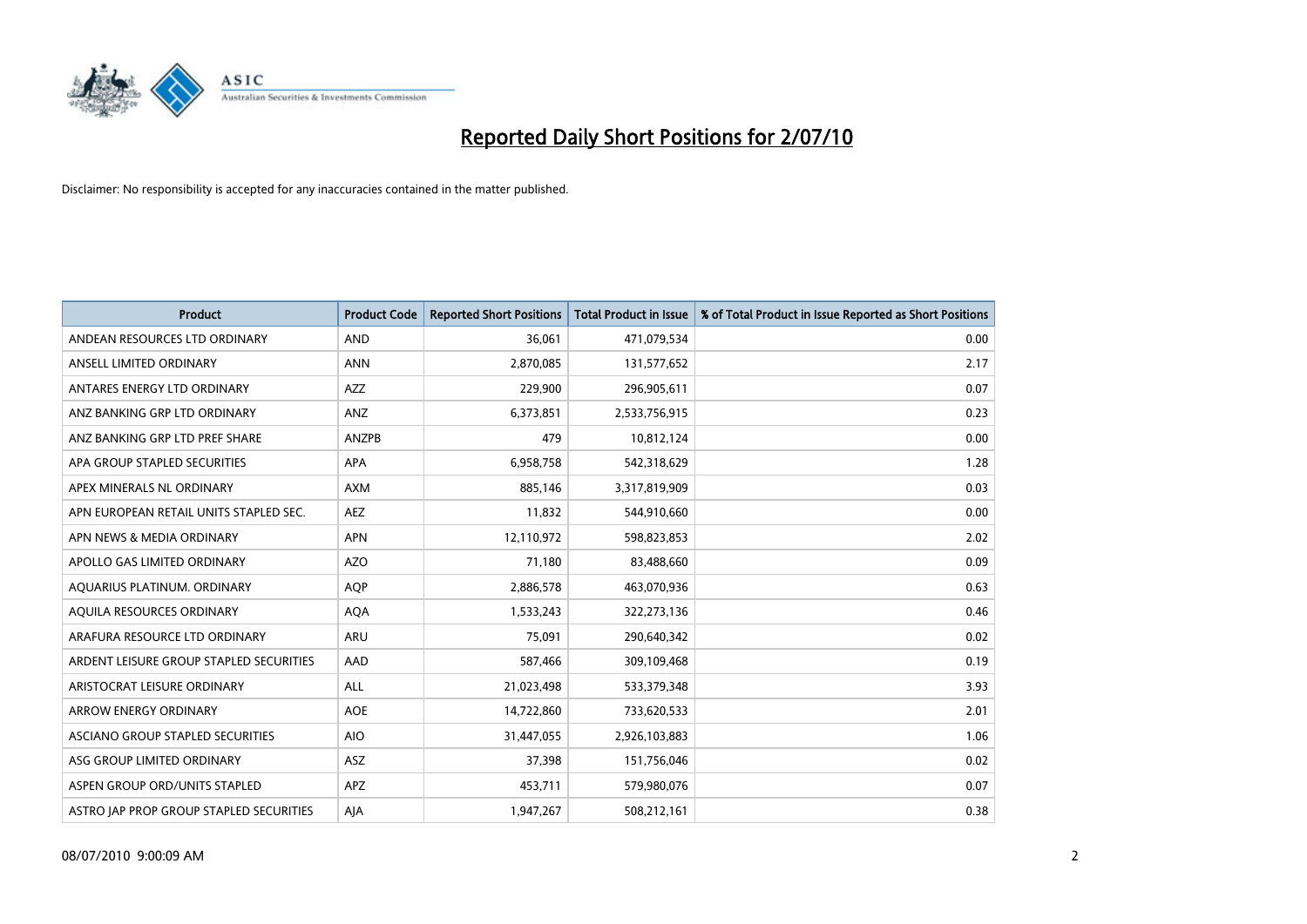

| <b>Product</b>                       | <b>Product Code</b> | <b>Reported Short Positions</b> | <b>Total Product in Issue</b> | % of Total Product in Issue Reported as Short Positions |
|--------------------------------------|---------------------|---------------------------------|-------------------------------|---------------------------------------------------------|
| ASX LIMITED ORDINARY                 | <b>ASX</b>          | 2,544,944                       | 173,573,245                   | 1.45                                                    |
| ATLAS IRON LIMITED ORDINARY          | <b>AGO</b>          | 14,683,847                      | 473,648,816                   | 3.07                                                    |
| AUCKLAND INTERNATION ORDINARY        | <b>AIA</b>          | 54                              | 1,310,392,831                 | 0.00                                                    |
| AUROX RESOURCES ORDINARY             | <b>AXO</b>          | 3                               | 196,044,413                   | 0.00                                                    |
| <b>AUSDRILL LIMITED ORDINARY</b>     | ASL                 | 135,587                         | 254,290,140                   | 0.05                                                    |
| AUSENCO LIMITED ORDINARY             | AAX                 | 3,628,418                       | 122,427,576                   | 2.97                                                    |
| <b>AUSTAL LIMITED ORDINARY</b>       | ASB                 | 163,650                         | 188,069,638                   | 0.08                                                    |
| AUSTAR UNITED ORDINARY               | <b>AUN</b>          | 12,690,479                      | 1,260,030,198                 | 1.01                                                    |
| AUSTBROKERS HOLDINGS ORDINARY        | <b>AUB</b>          | 8,225                           | 52,653,687                    | 0.02                                                    |
| AUSTEREO GROUP LTD. ORDINARY         | AEO                 | 171                             | 344,798,708                   | 0.00                                                    |
| AUSTIN ENGINEERING ORDINARY          | ANG                 | 18,240                          | 69,314,403                    | 0.03                                                    |
| AUSTRALAND PROPERTY STAPLED SECURITY | <b>ALZ</b>          | 443,312                         | 576,837,197                   | 0.07                                                    |
| AUSTRALIAN AGRICULT. ORDINARY        | AAC                 | 5,534,647                       | 264,264,459                   | 2.09                                                    |
| AUSTRALIAN EDUCATION UNITS           | <b>AEU</b>          | 625,000                         | 134,973,383                   | 0.46                                                    |
| AUSTRALIAN FOUNDAT, ORDINARY         | AFI                 | 18,454                          | 989,153,644                   | 0.00                                                    |
| AUSTRALIAN INFRASTR, UNITS/ORDINARY  | <b>AIX</b>          | 992,741                         | 620,733,944                   | 0.15                                                    |
| AUSTRALIAN MINES LTD ORDINARY        | <b>AUZ</b>          | 1,400,000                       | 6,981,662,168                 | 0.02                                                    |
| AUSTRALIAN PHARM. ORDINARY           | API                 | 418,050                         | 488,115,883                   | 0.08                                                    |
| AUTOMOTIVE HOLDINGS ORDINARY         | AHE                 | 23,385                          | 225,731,300                   | 0.01                                                    |
| AVEXA LIMITED ORDINARY               | <b>AVX</b>          | 243,657                         | 847,688,779                   | 0.03                                                    |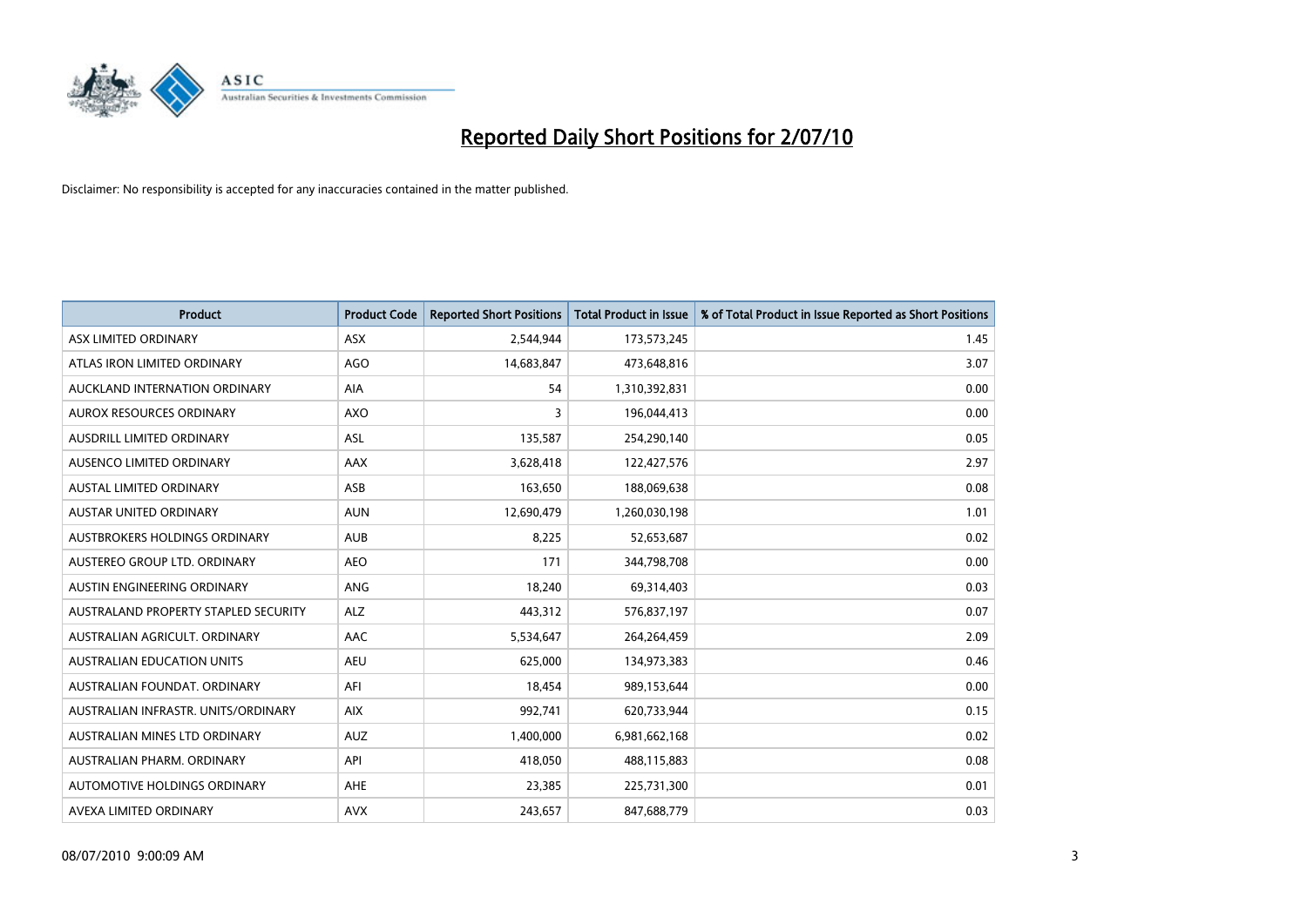

| <b>Product</b>                       | <b>Product Code</b> | <b>Reported Short Positions</b> | <b>Total Product in Issue</b> | % of Total Product in Issue Reported as Short Positions |
|--------------------------------------|---------------------|---------------------------------|-------------------------------|---------------------------------------------------------|
| AVOCA RESOURCES ORDINARY             | <b>AVO</b>          | 10,883,452                      | 290,077,135                   | 3.74                                                    |
| AWB LIMITED ORDINARY                 | AWB                 | 8,220,473                       | 817,304,356                   | 1.01                                                    |
| AWE LIMITED ORDINARY                 | <b>AWE</b>          | 362,778                         | 521,871,941                   | 0.06                                                    |
| AXA ASIA PACIFIC ORDINARY            | <b>AXA</b>          | 1,183,986                       | 2,067,095,545                 | 0.05                                                    |
| BANK OF OUEENSLAND, ORDINARY         | <b>BOO</b>          | 605,348                         | 215,681,127                   | 0.28                                                    |
| <b>BANNERMAN RESOURCES ORDINARY</b>  | <b>BMN</b>          | 354,734                         | 201,710,934                   | 0.17                                                    |
| <b>BASS STRAIT OIL CO ORDINARY</b>   | <b>BAS</b>          | 1.482                           | 291,030,250                   | 0.00                                                    |
| <b>BATAVIA MINING ORDINARY</b>       | <b>BTV</b>          | 2,500                           | 153,031,645                   | 0.00                                                    |
| <b>BAUXITE RESOURCE LTD ORDINARY</b> | <b>BAU</b>          | 44,797                          | 234,379,896                   | 0.02                                                    |
| <b>BC IRON LIMITED ORDINARY</b>      | <b>BCI</b>          | 26,174                          | 83,911,000                    | 0.03                                                    |
| BEACH ENERGY LIMITED ORDINARY        | <b>BPT</b>          | 850,768                         | 1,092,161,437                 | 0.09                                                    |
| BENDIGO AND ADELAIDE ORDINARY        | <b>BEN</b>          | 3,177,555                       | 354,445,200                   | 0.89                                                    |
| <b>BENDIGO MINING LTD ORDINARY</b>   | <b>BDG</b>          | 111.751                         | 508,092,735                   | 0.02                                                    |
| BERKELEY RESOURCES ORDINARY          | <b>BKY</b>          | 6,566                           | 136,090,319                   | 0.00                                                    |
| <b>BHP BILLITON LIMITED ORDINARY</b> | <b>BHP</b>          | 34,452,516                      | 3,356,081,497                 | 1.01                                                    |
| <b>BILLABONG ORDINARY</b>            | <b>BBG</b>          | 6,727,159                       | 253,122,552                   | 2.68                                                    |
| <b>BIOTA HOLDINGS ORDINARY</b>       | <b>BTA</b>          | 1,707,862                       | 179,209,987                   | 0.97                                                    |
| <b>BISALLOY STEEL ORDINARY</b>       | <b>BIS</b>          | 84,480                          | 216,455,965                   | 0.04                                                    |
| BKI INVESTMENT LTD ORDINARY          | <b>BKI</b>          | 508                             | 418,566,158                   | 0.00                                                    |
| <b>BLACKTHORN RESOURCES ORDINARY</b> | <b>BTR</b>          | 35,848                          | 106,885,300                   | 0.03                                                    |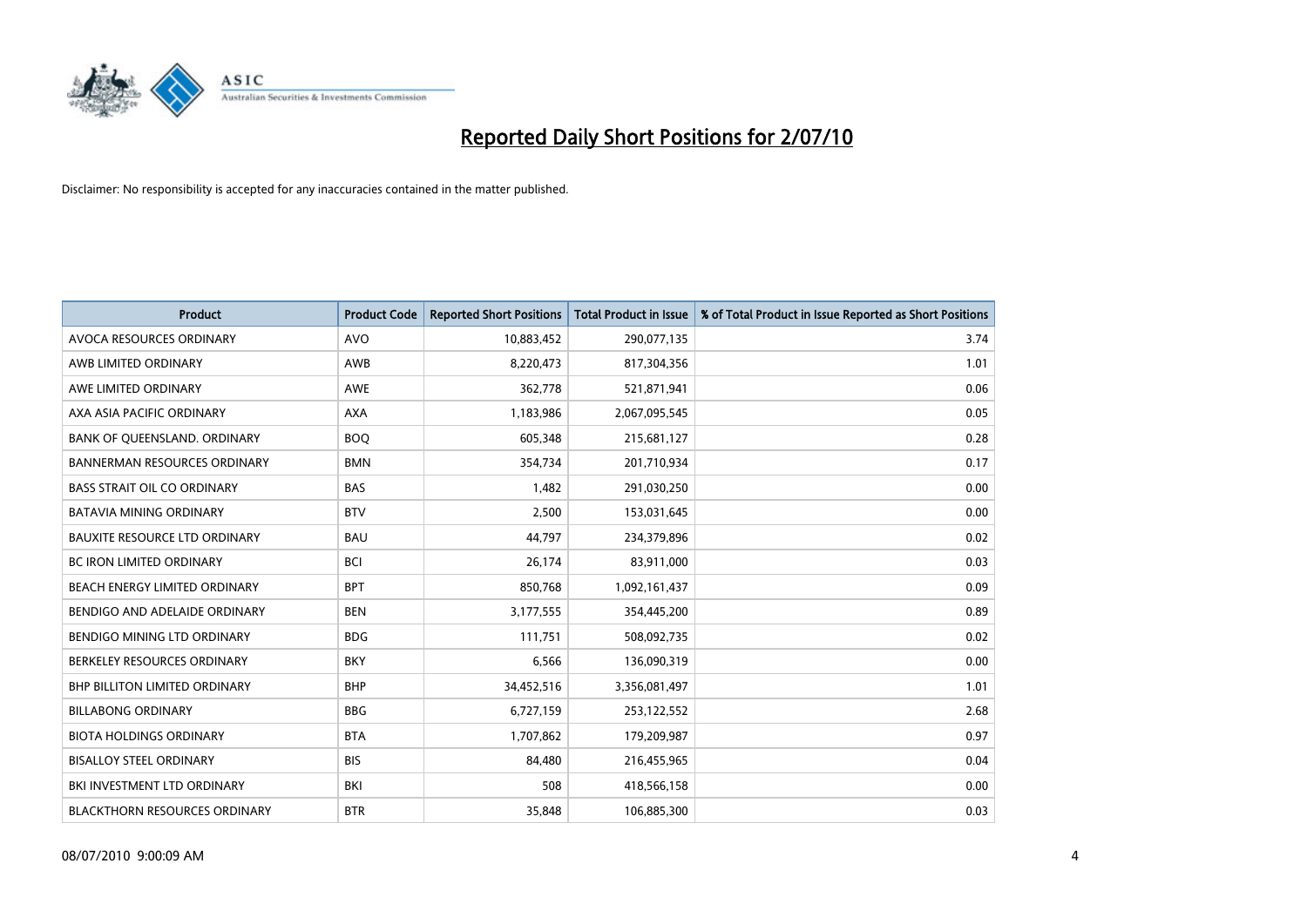

| <b>Product</b>                           | <b>Product Code</b> | <b>Reported Short Positions</b> | Total Product in Issue | % of Total Product in Issue Reported as Short Positions |
|------------------------------------------|---------------------|---------------------------------|------------------------|---------------------------------------------------------|
| <b>BLUESCOPE STEEL LTD ORDINARY</b>      | <b>BSL</b>          | 10,523,745                      | 1,823,322,017          | 0.54                                                    |
| <b>BOART LONGYEAR ORDINARY</b>           | <b>BLY</b>          | 3,369,070                       | 461,163,412            | 0.73                                                    |
| <b>BOOM LOGISTICS ORDINARY</b>           | <b>BOL</b>          | 800,242                         | 460,795,156            | 0.17                                                    |
| BORAL LIMITED. ORDINARY                  | <b>BLD</b>          | 25,692,419                      | 598,952,998            | 4.30                                                    |
| BOTSWANA METALS LTD ORDINARY             | <b>BML</b>          | 7.000                           | 106,087,760            | 0.01                                                    |
| <b>BOW ENERGY LIMITED ORDINARY</b>       | <b>BOW</b>          | 3,584,160                       | 280,607,187            | 1.28                                                    |
| <b>BRADKEN LIMITED ORDINARY</b>          | <b>BKN</b>          | 859.363                         | 138,747,494            | 0.62                                                    |
| <b>BRAMBLES LIMITED ORDINARY</b>         | <b>BXB</b>          | 4,775,737                       | 1,422,226,632          | 0.34                                                    |
| BRAVURA SOLUTIONS ORDINARY               | <b>BVA</b>          | 1,252,779                       | 648,127,461            | 0.19                                                    |
| <b>BREVILLE GROUP LTD ORDINARY</b>       | <b>BRG</b>          | 2.740                           | 129,515,322            | 0.00                                                    |
| <b>BRICKWORKS LIMITED ORDINARY</b>       | <b>BKW</b>          | 26,048                          | 147,235,904            | 0.01                                                    |
| <b>BROCKMAN RESOURCES ORDINARY</b>       | <b>BRM</b>          | 268,485                         | 141,488,151            | 0.19                                                    |
| BT INVESTMENT MNGMNT ORDINARY            | <b>BTT</b>          | 626.838                         | 160,000,000            | 0.38                                                    |
| <b>BUNNINGS WAREHOUSE ORDINARY UNITS</b> | <b>BWP</b>          | 526.401                         | 420,711,773            | 0.12                                                    |
| <b>BURU ENERGY ORDINARY</b>              | <b>BRU</b>          | 171,612                         | 182,769,813            | 0.09                                                    |
| CABCHARGE AUSTRALIA ORDINARY             | CAB                 | 1,624,264                       | 120,437,014            | 1.36                                                    |
| CALTEX AUSTRALIA ORDINARY                | <b>CTX</b>          | 6,297,605                       | 270,000,000            | 2.35                                                    |
| CAMPBELL BROTHERS ORDINARY               | <b>CPB</b>          | 326,812                         | 62,959,971             | 0.52                                                    |
| CAPE LAMBERT RES LTD ORDINARY            | <b>CFE</b>          | 255,953                         | 593,166,467            | 0.04                                                    |
| <b>CARBON ENERGY ORDINARY</b>            | <b>CNX</b>          | 768,389                         | 609.497.650            | 0.12                                                    |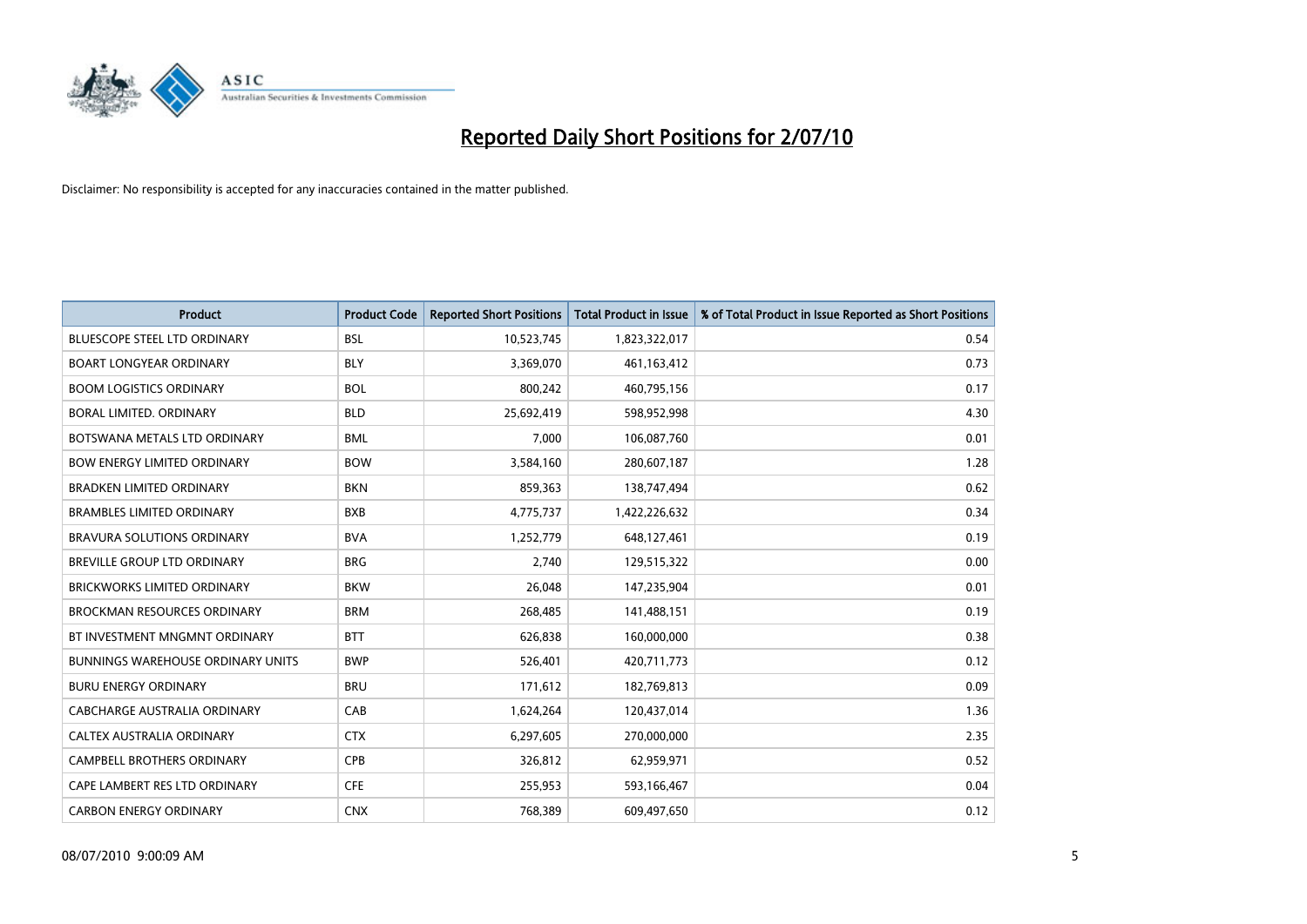

| <b>Product</b>                                | <b>Product Code</b> | <b>Reported Short Positions</b> | <b>Total Product in Issue</b> | % of Total Product in Issue Reported as Short Positions |
|-----------------------------------------------|---------------------|---------------------------------|-------------------------------|---------------------------------------------------------|
| <b>CARDNO LIMITED ORDINARY</b>                | CDD                 | 39,386                          | 90,510,461                    | 0.04                                                    |
| CARNARVON PETROLEUM ORDINARY                  | <b>CVN</b>          | 1,421,971                       | 686,759,634                   | 0.20                                                    |
| <b>CARNEGIE WAVE ENERGY ORDINARY</b>          | <b>CWE</b>          | 83,000                          | 565,237,627                   | 0.01                                                    |
| CARPATHIAN RESOURCES ORDINARY                 | <b>CPN</b>          | 75,000                          | 265,533,501                   | 0.03                                                    |
| CARPENTARIA EXP. LTD ORDINARY                 | CAP                 | 9,777                           | 71,541,301                    | 0.01                                                    |
| CARSALES.COM LTD ORDINARY                     | <b>CRZ</b>          | 1,005,006                       | 232,490,800                   | 0.42                                                    |
| CASH CONVERTERS ORD/DIV ACCESS                | CCV                 | 80.580                          | 379,761,025                   | 0.01                                                    |
| <b>CASPIAN OIL &amp; GAS ORDINARY</b>         | <b>CIG</b>          | 50,000                          | 1,331,500,513                 | 0.00                                                    |
| CATALPA RESOURCES ORDINARY                    | CAH                 | 63,159                          | 161,375,674                   | 0.04                                                    |
| <b>CEC GROUP LIMITED ORDINARY</b>             | <b>CEG</b>          | 1,750                           | 79,662,662                    | 0.00                                                    |
| <b>CELLNET GROUP ORDINARY</b>                 | <b>CLT</b>          | 1,342                           | 73,689,793                    | 0.00                                                    |
| <b>CENTENNIAL COAL ORDINARY</b>               | <b>CEY</b>          | 11,948,383                      | 394,998,737                   | 3.02                                                    |
| CENTRAL PETROLEUM ORDINARY                    | <b>CTP</b>          | 11,455                          | 907,289,333                   | 0.00                                                    |
| <b>CENTRO PROPERTIES UNITS/ORD STAPLED</b>    | <b>CNP</b>          | 359,375                         | 972,414,514                   | 0.03                                                    |
| <b>CENTRO RETAIL GROUP STAPLED SECURITIES</b> | <b>CER</b>          | 2,616,509                       | 2,286,399,424                 | 0.11                                                    |
| <b>CERAMIC FUEL CELLS ORDINARY</b>            | CFU                 | 132,140                         | 1,029,873,280                 | 0.02                                                    |
| <b>CFS RETAIL PROPERTY UNITS</b>              | <b>CFX</b>          | 71,265,729                      | 2,510,727,671                 | 2.83                                                    |
| CGA MINING LIMITED ORDINARY                   | <b>CGX</b>          | 51,211                          | 331,294,976                   | 0.02                                                    |
| <b>CHALLENGER DIV.PRO. STAPLED UNITS</b>      | <b>CDI</b>          | 292,584                         | 913,426,007                   | 0.03                                                    |
| CHALLENGER F.S.G.LTD ORDINARY                 | CGF                 | 14,364,526                      | 499.623.232                   | 2.88                                                    |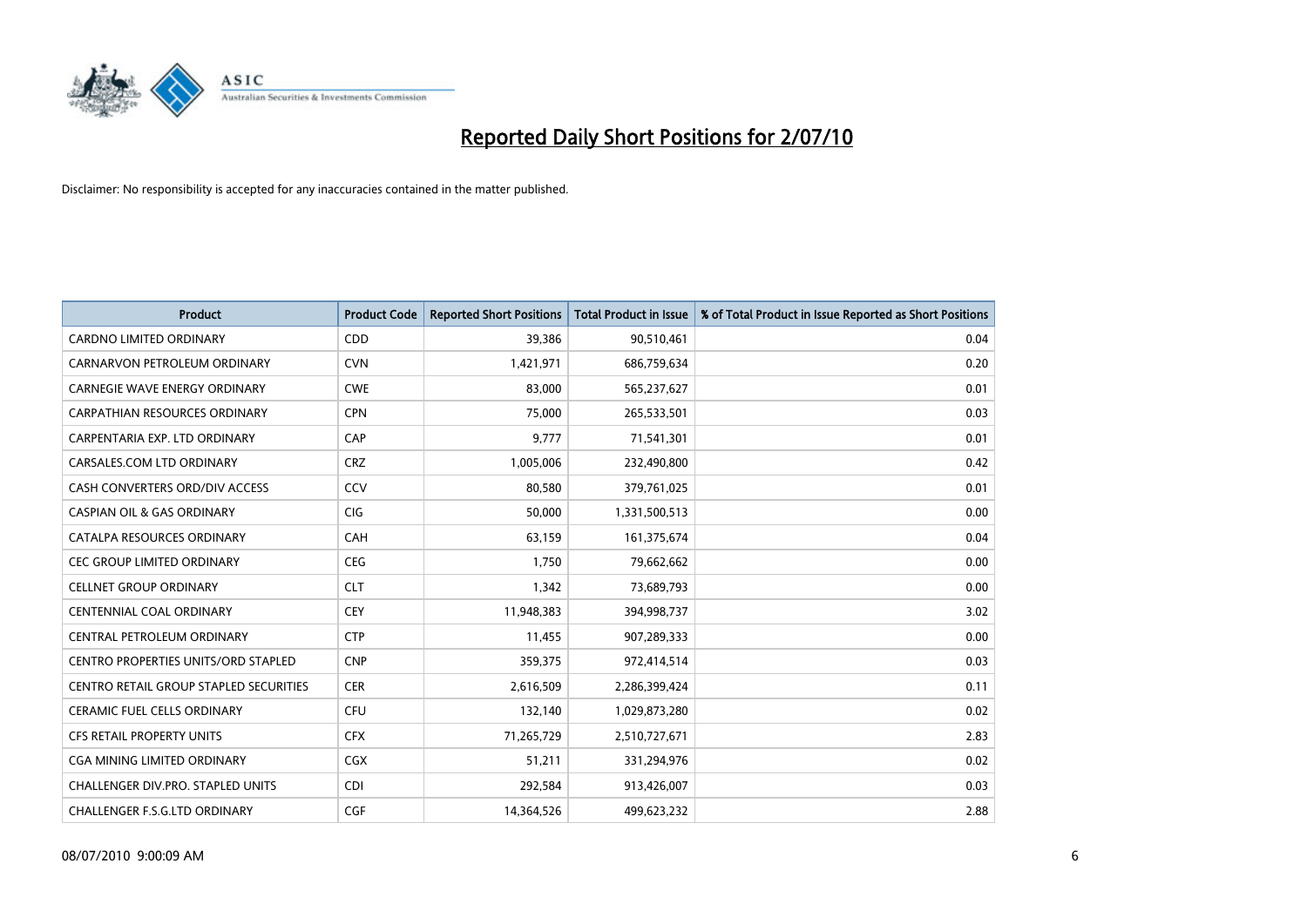

| <b>Product</b>                           | <b>Product Code</b> | <b>Reported Short Positions</b> | Total Product in Issue | % of Total Product in Issue Reported as Short Positions |
|------------------------------------------|---------------------|---------------------------------|------------------------|---------------------------------------------------------|
| <b>CHALLENGER INFRAST, STAPLED UNITS</b> | CIF                 | 98,643                          | 318,966,280            | 0.03                                                    |
| CHANDLER MACLEOD LTD ORDINARY            | <b>CMG</b>          | 11,970                          | 421,812,960            | 0.00                                                    |
| CHARTER HALL GROUP STAPLED US PROHIBIT.  | CHC                 | 1,144,463                       | 1,212,723,832          | 0.08                                                    |
| <b>CHARTER HALL OFFICE UNIT</b>          | CQ <sub>O</sub>     | 573,029                         | 4,872,354,215          | 0.00                                                    |
| <b>CHARTER HALL RETAIL UNITS</b>         | <b>COR</b>          | 2,676,609                       | 1,505,216,260          | 0.17                                                    |
| CHEMGENEX PHARMACEUT ORDINARY            | <b>CXS</b>          | 2,225                           | 283,348,870            | 0.00                                                    |
| CITADEL RESOURCE GRP ORDINARY            | CGG                 | 15,751,472                      | 2,328,228,842          | 0.67                                                    |
| CITIGOLD CORP LTD ORDINARY               | <b>CTO</b>          | 2,098,686                       | 908,565,634            | 0.23                                                    |
| CLINUVEL PHARMACEUT. ORDINARY            | <b>CUV</b>          | 41,277                          | 303,188,665            | 0.01                                                    |
| <b>CLOUGH LIMITED ORDINARY</b>           | <b>CLO</b>          | 1,061,977                       | 768,776,269            | 0.13                                                    |
| <b>COAL &amp; ALLIED ORDINARY</b>        | <b>CNA</b>          | 3,149                           | 86,584,735             | 0.00                                                    |
| COAL OF AFRICA LTD ORDINARY              | <b>CZA</b>          | 1,230,874                       | 530,514,663            | 0.24                                                    |
| <b>COALSPUR MINES LTD ORDINARY</b>       | <b>CPL</b>          | 129,937                         | 362,499,962            | 0.04                                                    |
| COCA-COLA AMATIL ORDINARY                | <b>CCL</b>          | 6,424,032                       | 754,439,669            | 0.84                                                    |
| <b>COCHLEAR LIMITED ORDINARY</b>         | <b>COH</b>          | 1,688,771                       | 56,543,401             | 3.00                                                    |
| COEUR D'ALENE MINES. CDI 1:1             | <b>CXC</b>          | 3,210                           | 4,434,254              | 0.07                                                    |
| <b>COFFEY INTERNATIONAL ORDINARY</b>     | COF                 | 373,012                         | 129,035,760            | 0.28                                                    |
| COMMONWEALTH BANK, ORDINARY              | <b>CBA</b>          | 12,646,133                      | 1,548,737,374          | 0.82                                                    |
| <b>COMMONWEALTH PROP ORDINARY UNITS</b>  | <b>CPA</b>          | 39,733,277                      | 2,012,803,230          | 1.98                                                    |
| <b>COMPASS RESOURCES ORDINARY</b>        | <b>CMR</b>          | 101.480                         | 147,402,920            | 0.07                                                    |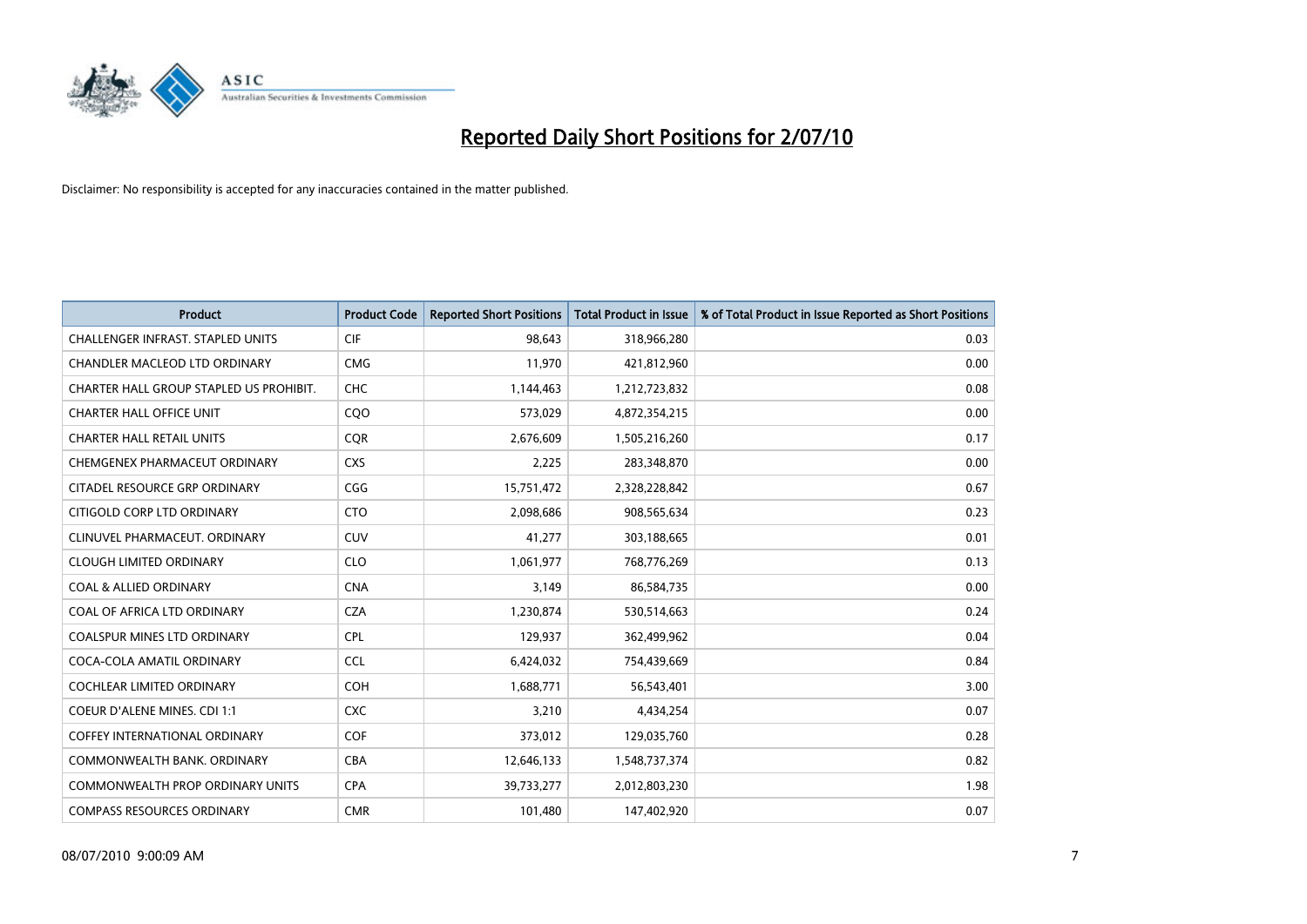

| <b>Product</b>                                  | <b>Product Code</b> | <b>Reported Short Positions</b> | <b>Total Product in Issue</b> | % of Total Product in Issue Reported as Short Positions |
|-------------------------------------------------|---------------------|---------------------------------|-------------------------------|---------------------------------------------------------|
| <b>COMPUTERSHARE LTD ORDINARY</b>               | CPU                 | 3,432,550                       | 555,664,059                   | 0.60                                                    |
| CONNECTEAST GROUP STAPLED                       | CEU                 | 30,264,615                      | 3,940,145,951                 | 0.78                                                    |
| CONQUEST MINING ORDINARY                        | CQT                 | 683,436                         | 353,151,103                   | 0.19                                                    |
| CONSOLIDATED MEDIA, ORDINARY                    | <b>CMJ</b>          | 6,040,663                       | 620,709,233                   | 0.96                                                    |
| CONTANGO MICROCAP ORDINARY                      | <b>CTN</b>          | 7,500                           | 150,088,688                   | 0.00                                                    |
| <b>COOPER ENERGY LTD ORDINARY</b>               | <b>COE</b>          | 14,860                          | 292,576,001                   | 0.01                                                    |
| <b>COPPER STRIKE LTD ORDINARY</b>               | <b>CSE</b>          | 714                             | 116,455,571                   | 0.00                                                    |
| <b>CORPORATE EXPRESS ORDINARY</b>               | <b>CXP</b>          | 463,759                         | 169,366,966                   | 0.26                                                    |
| COUNT FINANCIAL ORDINARY                        | COU                 | 1,504,454                       | 258,255,785                   | 0.58                                                    |
| <b>CRANE GROUP LIMITED ORDINARY</b>             | <b>CRG</b>          | 3,532,735                       | 78,286,427                    | 4.49                                                    |
| <b>CREDIT SUISSE PL100 ORD/UNITS FULLY PAID</b> | <b>CSW</b>          | 2,285,000                       | 40,344,995                    | 5.66                                                    |
| CROMWELL GROUP STAPLED SECURITIES               | <b>CMW</b>          | 106,982                         | 807,834,934                   | 0.01                                                    |
| <b>CROWN LIMITED ORDINARY</b>                   | <b>CWN</b>          | 7,273,381                       | 753,555,290                   | 0.97                                                    |
| <b>CSG LIMITED ORDINARY</b>                     | CSV                 | 135,357                         | 242,060,195                   | 0.05                                                    |
| <b>CSL LIMITED ORDINARY</b>                     | <b>CSL</b>          | 16,874,619                      | 549,692,916                   | 3.05                                                    |
| <b>CSR LIMITED ORDINARY</b>                     | <b>CSR</b>          | 18,018,680                      | 1,514,920,814                 | 1.17                                                    |
| <b>CUDECO LIMITED ORDINARY</b>                  | CDU                 | 1,181,765                       | 137,285,632                   | 0.86                                                    |
| <b>CUSTOMERS LIMITED ORDINARY</b>               | <b>CUS</b>          | 92,497                          | 135,521,531                   | 0.06                                                    |
| DAVID JONES LIMITED ORDINARY                    | <b>DIS</b>          | 17,051,020                      | 510,945,759                   | 3.32                                                    |
| DECMIL GROUP LIMITED ORDINARY                   | <b>DCG</b>          | 17,397                          | 123,554,568                   | 0.01                                                    |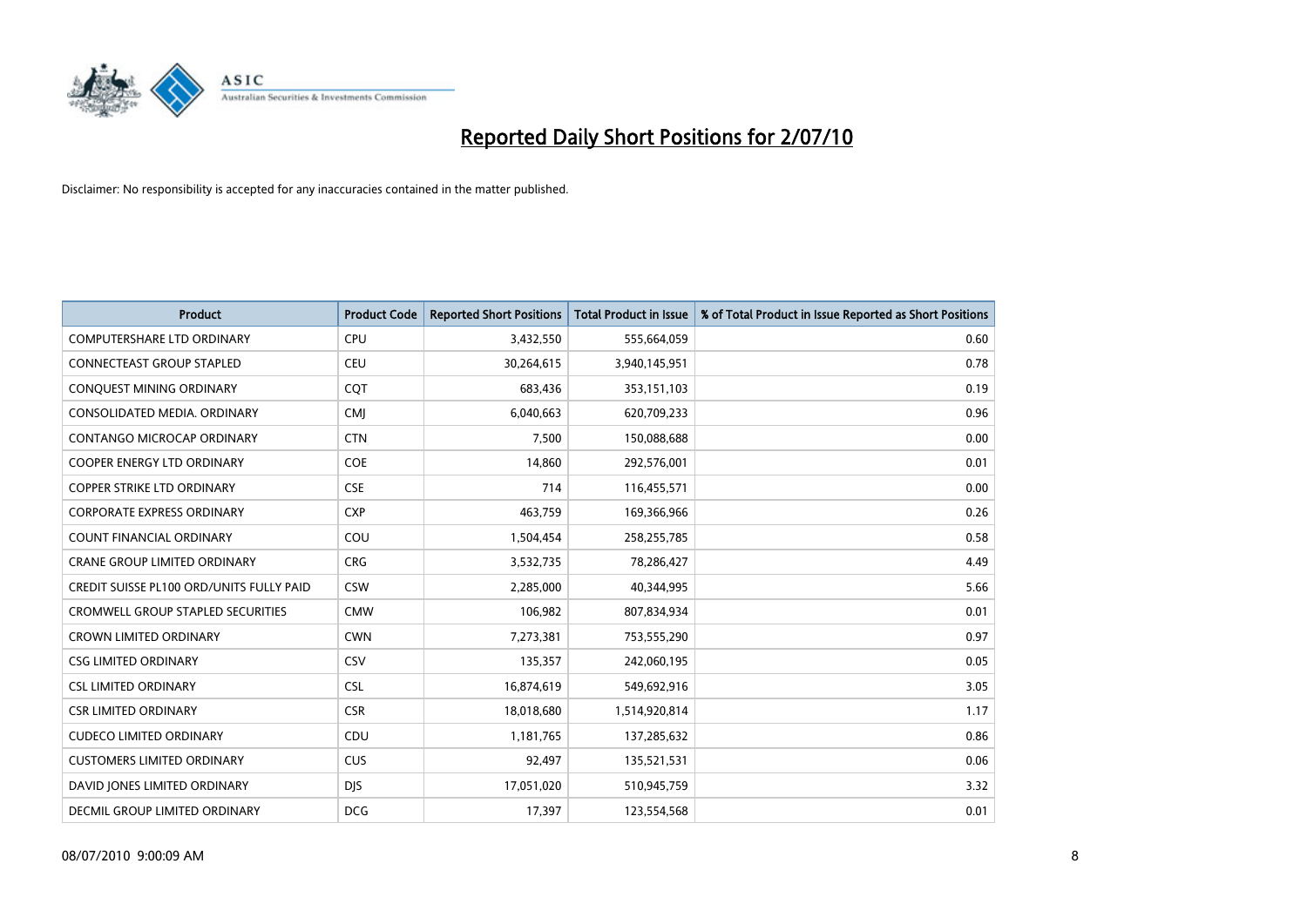

| <b>Product</b>                            | <b>Product Code</b> | <b>Reported Short Positions</b> | <b>Total Product in Issue</b> | % of Total Product in Issue Reported as Short Positions |
|-------------------------------------------|---------------------|---------------------------------|-------------------------------|---------------------------------------------------------|
| DEEP YELLOW LIMITED ORDINARY              | <b>DYL</b>          | 38,593                          | 1,125,814,458                 | 0.00                                                    |
| DEVINE LIMITED ORDINARY                   | <b>DVN</b>          | 1,000                           | 634,918,223                   | 0.00                                                    |
| DEXUS PROPERTY GROUP STAPLED UNITS        | <b>DXS</b>          | 10,463,297                      | 4,820,821,799                 | 0.22                                                    |
| <b>DOMINION MINING ORDINARY</b>           | <b>DOM</b>          | 429,501                         | 103,327,059                   | 0.41                                                    |
| DOWNER EDI LIMITED ORDINARY               | <b>DOW</b>          | 767,289                         | 336,582,351                   | 0.22                                                    |
| DUET GROUP STAPLED US PROHIBIT.           | <b>DUE</b>          | 1,365,200                       | 870,559,400                   | 0.15                                                    |
| <b>EASTERN STAR GAS ORDINARY</b>          | ESG                 | 8,167,534                       | 872,224,422                   | 0.94                                                    |
| <b>EDT RETAIL TRUST UNITS</b>             | <b>EDT</b>          | 411,664                         | 4,700,290,868                 | 0.01                                                    |
| ELDERS LIMITED ORDINARY                   | <b>ELD</b>          | 14,891,958                      | 448,598,480                   | 3.33                                                    |
| ELDORADO GOLD CORP CDI 1:1                | EAU                 | 45,091                          | 23,021,561                    | 0.19                                                    |
| ELIXIR PETROLEUM LTD ORDINARY             | <b>EXR</b>          | 324,400                         | 188,988,472                   | 0.17                                                    |
| <b>EMECO HOLDINGS ORDINARY</b>            | <b>EHL</b>          | 3,950,554                       | 631,237,586                   | 0.63                                                    |
| <b>ENERGY RESOURCES ORDINARY 'A'</b>      | <b>ERA</b>          | 257,388                         | 190,737,934                   | 0.12                                                    |
| <b>ENERGY WORLD CORPOR, ORDINARY</b>      | <b>EWC</b>          | 7,995,444                       | 1,561,166,672                 | 0.50                                                    |
| <b>ENTEK ENERGY LTD ORDINARY</b>          | ETE                 | 489,903                         | 225,192,535                   | 0.22                                                    |
| <b>ENTELLECT SOLUTIONS ORDINARY</b>       | <b>ESN</b>          | 464.050                         | 1,740,334,200                 | 0.03                                                    |
| <b>ENVESTRA LIMITED ORDINARY</b>          | <b>ENV</b>          | 1,072,087                       | 1,386,827,962                 | 0.07                                                    |
| EQUINOX MINERALS LTD CHESS DEPOSITARY INT | EQN                 | 12,697,774                      | 707,636,545                   | 1.76                                                    |
| <b>EVEREST FINANCIAL ORDINARY</b>         | EFG                 | 4,300                           | 251,442,316                   | 0.00                                                    |
| EXTRACT RESOURCES ORDINARY                | <b>EXT</b>          | 1,926,046                       | 243,150,558                   | 0.79                                                    |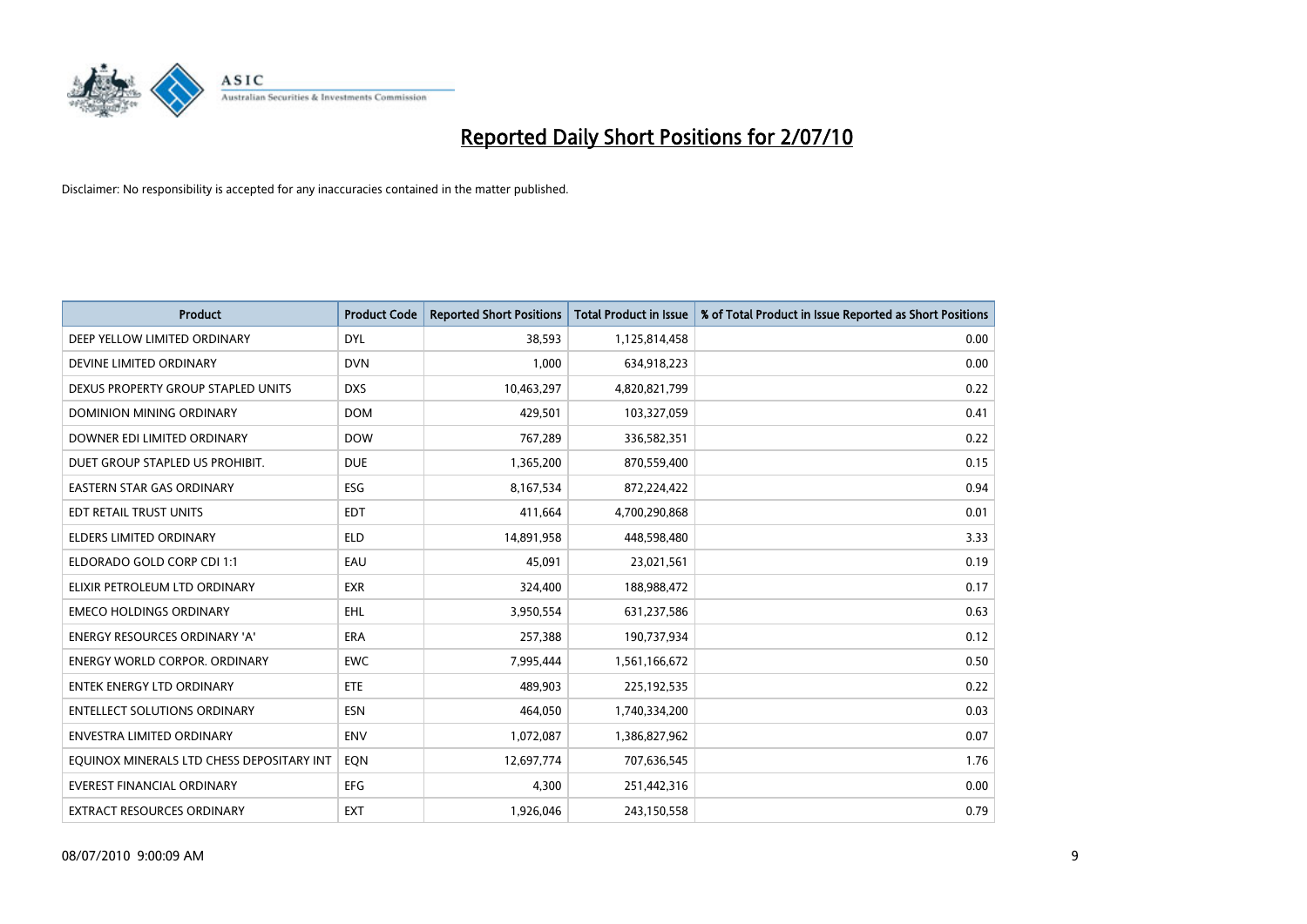

| <b>Product</b>                        | <b>Product Code</b> | <b>Reported Short Positions</b> | <b>Total Product in Issue</b> | % of Total Product in Issue Reported as Short Positions |
|---------------------------------------|---------------------|---------------------------------|-------------------------------|---------------------------------------------------------|
| FAIRFAX MEDIA LTD ORDINARY            | <b>FXJ</b>          | 287,828,605                     | 2,351,955,725                 | 12.23                                                   |
| FANTASTIC HOLDINGS ORDINARY           | <b>FAN</b>          | 3,000                           | 102,669,351                   | 0.00                                                    |
| <b>FERRAUS LIMITED ORDINARY</b>       | <b>FRS</b>          | 370                             | 202,695,137                   | 0.00                                                    |
| FISHER & PAYKEL APP. ORDINARY         | <b>FPA</b>          | 9,096,080                       | 724,235,162                   | 1.25                                                    |
| FISHER & PAYKEL H. ORDINARY           | <b>FPH</b>          | 1,271,686                       | 512,327,327                   | 0.25                                                    |
| FKP PROPERTY GROUP STAPLED SECURITIES | <b>FKP</b>          | 5,554,954                       | 1,166,821,398                 | 0.46                                                    |
| FLEETWOOD CORP ORDINARY               | <b>FWD</b>          | 102,810                         | 53,967,182                    | 0.18                                                    |
| <b>FLETCHER BUILDING ORDINARY</b>     | <b>FBU</b>          | 372,801                         | 606,946,993                   | 0.05                                                    |
| FLEXIGROUP LIMITED ORDINARY           | <b>FXL</b>          | 400,692                         | 270,818,164                   | 0.14                                                    |
| <b>FLIGHT CENTRE ORDINARY</b>         | <b>FLT</b>          | 2,593,339                       | 99,771,838                    | 2.59                                                    |
| <b>FLINDERS MINES LTD ORDINARY</b>    | <b>FMS</b>          | 20,752,618                      | 1,819,849,571                 | 1.15                                                    |
| FORTE ENERGY NL ORDINARY              | <b>FTE</b>          | 2,658,986                       | 580,658,031                   | 0.46                                                    |
| FORTESCUE METALS GRP ORDINARY         | <b>FMG</b>          | 20,683,411                      | 3,107,091,870                 | 0.63                                                    |
| <b>FOSTER'S GROUP ORDINARY</b>        | FGL                 | 10,270,932                      | 1,930,432,682                 | 0.50                                                    |
| FTD CORPORATION ORDINARY              | <b>FTD</b>          | 8,088                           | 100,421,069                   | 0.01                                                    |
| <b>FUNTASTIC LIMITED ORDINARY</b>     | <b>FUN</b>          | 322,528                         | 340,997,682                   | 0.09                                                    |
| <b>G.U.D. HOLDINGS ORDINARY</b>       | <b>GUD</b>          | 202,435                         | 65,885,213                    | 0.30                                                    |
| <b>GALAXY RESOURCES ORDINARY</b>      | <b>GXY</b>          | 132,241                         | 190,553,358                   | 0.07                                                    |
| <b>GEODYNAMICS LIMITED ORDINARY</b>   | GDY                 | 474,680                         | 292,840,219                   | 0.16                                                    |
| <b>GINDALBIE METALS LTD ORDINARY</b>  | <b>GBG</b>          | 6,907,287                       | 849,478,099                   | 0.79                                                    |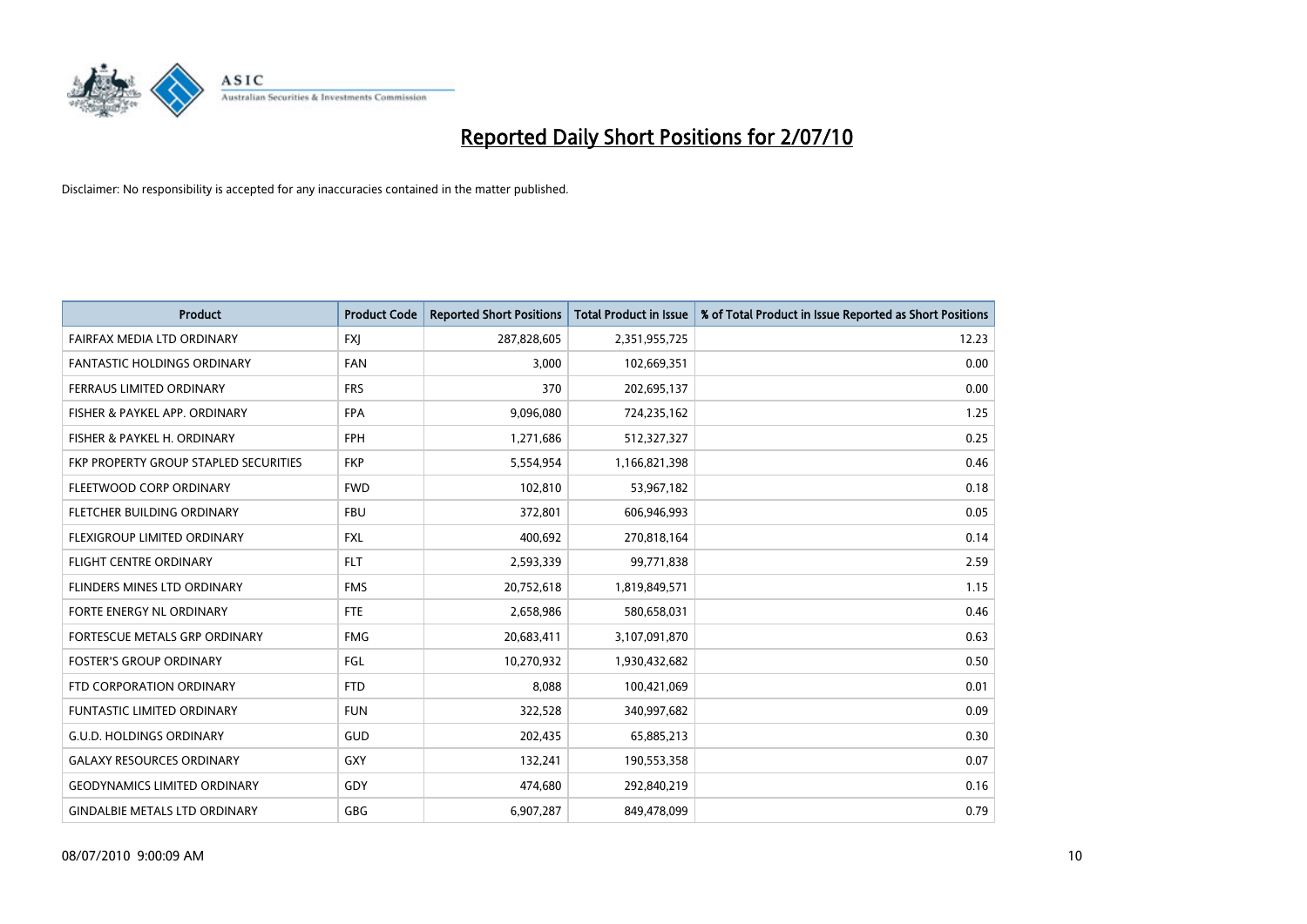

| <b>Product</b>                               | <b>Product Code</b> | <b>Reported Short Positions</b> | Total Product in Issue | % of Total Product in Issue Reported as Short Positions |
|----------------------------------------------|---------------------|---------------------------------|------------------------|---------------------------------------------------------|
| <b>GIRALIA RESOURCES NL ORDINARY</b>         | GIR                 | 723,397                         | 178,310,170            | 0.40                                                    |
| <b>GLOBAL IRON LIMITED ORDINARY</b>          | <b>GFE</b>          | 45,932                          | 18,125,002             | 0.25                                                    |
| <b>GLOBAL MINING ORDINARY</b>                | <b>GMI</b>          | 8,951                           | 199,725,607            | 0.00                                                    |
| <b>GLOUCESTER COAL ORDINARY</b>              | GCL                 | 5,613                           | 81,962,133             | 0.01                                                    |
| <b>GME RESOURCES LTD ORDINARY</b>            | <b>GME</b>          | 800                             | 302,352,750            | 0.00                                                    |
| <b>GOLDEN GATE PETROL ORDINARY</b>           | GGP                 | 11,538                          | 975,826,623            | 0.00                                                    |
| <b>GOLDEN WEST RESOURCE ORDINARY</b>         | <b>GWR</b>          | 1,617                           | 143,135,763            | 0.00                                                    |
| <b>GOODMAN FIELDER, ORDINARY</b>             | GFF                 | 3,269,887                       | 1,380,386,438          | 0.25                                                    |
| <b>GOODMAN GROUP STAPLED US PROHIBIT.</b>    | <b>GMG</b>          | 12,242,455                      | 6,369,751,394          | 0.18                                                    |
| <b>GPT GROUP STAPLED SEC.</b>                | <b>GPT</b>          | 6,766,615                       | 1,855,529,431          | 0.35                                                    |
| <b>GRAINCORP LIMITED A CLASS ORDINARY</b>    | <b>GNC</b>          | 4,806,939                       | 198,318,900            | 2.41                                                    |
| <b>GRANGE RESOURCES, ORDINARY</b>            | <b>GRR</b>          | 1,742,658                       | 1,151,778,896          | 0.15                                                    |
| <b>GREAT SOUTHERN LTD ORDINARY</b>           | <b>GTP</b>          | 4,908,484                       | 643,234,118            | 0.76                                                    |
| <b>GREENLAND MIN EN LTD ORDINARY</b>         | GGG                 | 42,900                          | 232,258,247            | 0.02                                                    |
| GUINNESS PEAT GROUP. CHESS DEPOSITARY INT    | GPG                 | 55                              | 297,175,475            | 0.00                                                    |
| <b>GUNNS LIMITED ORDINARY</b>                | <b>GNS</b>          | 9,275,496                       | 806,734,892            | 1.14                                                    |
| <b>GWA INTERNATIONAL ORDINARY</b>            | <b>GWT</b>          | 4,767,066                       | 301,102,514            | 1.59                                                    |
| HARVEY NORMAN ORDINARY                       | <b>HVN</b>          | 35,368,079                      | 1,062,316,784          | 3.31                                                    |
| HASTIE GROUP LIMITED ORDINARY                | <b>HST</b>          | 558,901                         | 239,716,924            | 0.22                                                    |
| <b>HASTINGS DIVERSIFIED STAPLED SECURITY</b> | <b>HDF</b>          | 419.071                         | 500,273,209            | 0.07                                                    |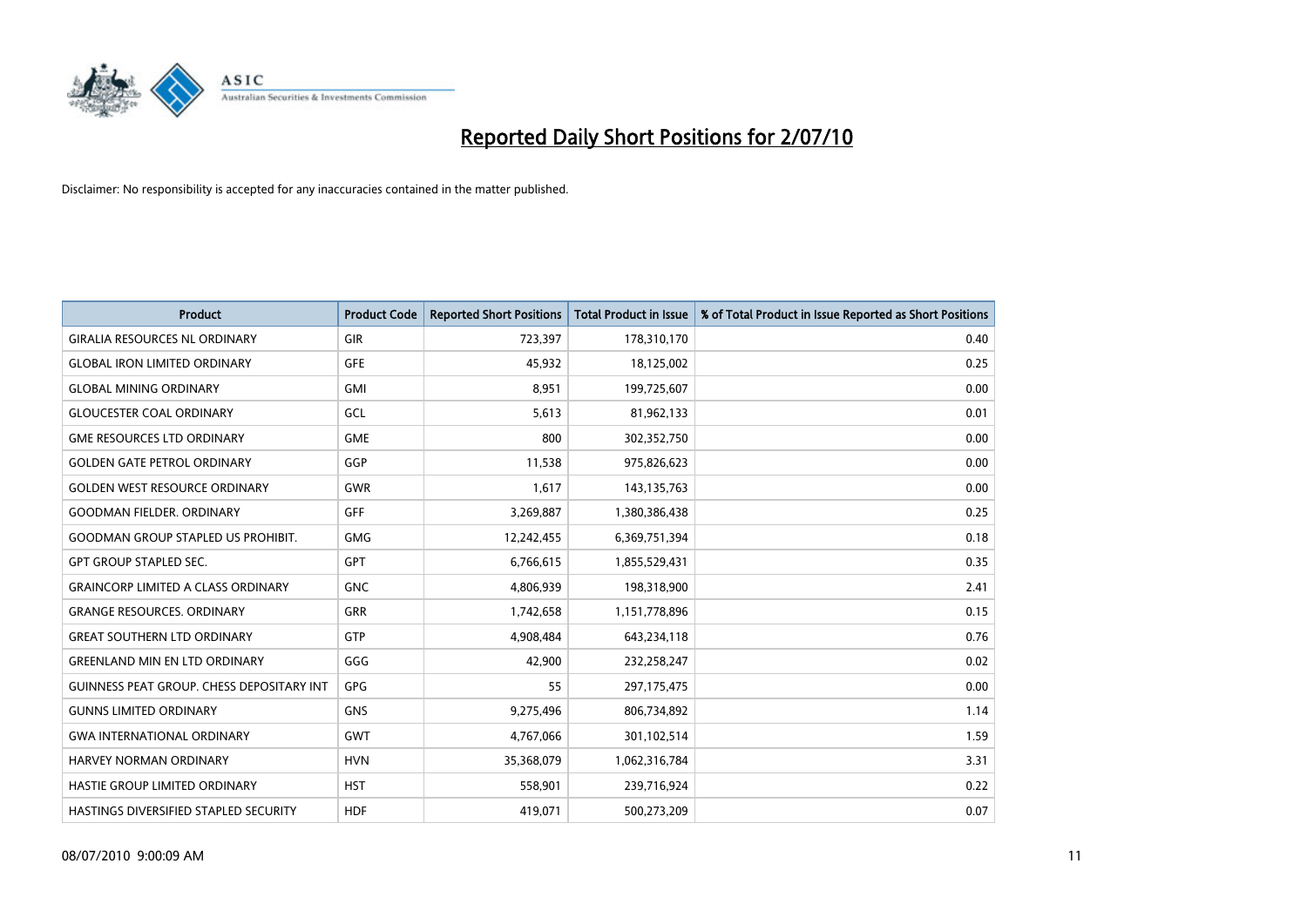

| <b>Product</b>                       | <b>Product Code</b> | <b>Reported Short Positions</b> | Total Product in Issue | % of Total Product in Issue Reported as Short Positions |
|--------------------------------------|---------------------|---------------------------------|------------------------|---------------------------------------------------------|
| <b>HEALTHSCOPE LIMITED ORDINARY</b>  | <b>HSP</b>          | 1,117,713                       | 317,010,025            | 0.36                                                    |
| HEARTWARE INT INC CDI 35:1           | <b>HIN</b>          | 272,008                         | 72,583,000             | 0.37                                                    |
| <b>HENDERSON GROUP CDI 1:1</b>       | <b>HGG</b>          | 6,525,499                       | 563,460,089            | 1.14                                                    |
| HFA HOLDINGS LIMITED ORDINARY        | <b>HFA</b>          | 1,867,371                       | 469,330,170            | 0.39                                                    |
| <b>HIGHLANDS PACIFIC ORDINARY</b>    | <b>HIG</b>          | 2,382,805                       | 668,112,148            | 0.36                                                    |
| HILLGROVE RES LTD ORDINARY           | <b>HGO</b>          | 172,848                         | 481,137,223            | 0.04                                                    |
| HILLS INDUSTRIES LTD ORDINARY        | <b>HIL</b>          | 3,437,710                       | 248,219,660            | 1.37                                                    |
| HORIZON OIL LIMITED ORDINARY         | <b>HZN</b>          | 2,621,499                       | 1,126,621,515          | 0.23                                                    |
| ICON ENERGY LIMITED ORDINARY         | <b>ICN</b>          | 411,581                         | 439,801,394            | 0.10                                                    |
| <b>IDT AUSTRALIA LTD ORDINARY</b>    | <b>IDT</b>          | 18,000                          | 43,096,294             | 0.04                                                    |
| <b>IINET LIMITED ORDINARY</b>        | <b>IIN</b>          | 116,980                         | 151,896,119            | 0.07                                                    |
| <b>ILUKA RESOURCES ORDINARY</b>      | <b>ILU</b>          | 11,917,906                      | 418,700,517            | 2.84                                                    |
| <b>IMDEX LIMITED ORDINARY</b>        | <b>IMD</b>          | 442,590                         | 195,037,128            | 0.22                                                    |
| IMF (AUSTRALIA) LTD ORDINARY         | <b>IMF</b>          | 420,902                         | 122,496,819            | 0.34                                                    |
| <b>IMX RESOURCES LTD ORDINARY</b>    | <b>IXR</b>          | 20,000                          | 230,802,803            | 0.01                                                    |
| <b>INCITEC PIVOT ORDINARY</b>        | <b>IPL</b>          | 4,047,684                       | 1,624,932,978          | 0.23                                                    |
| <b>INDAGO RESOURCES LTD ORDINARY</b> | <b>IDG</b>          | 8,179                           | 99,449,536             | 0.01                                                    |
| INDEPENDENCE GROUP ORDINARY          | <b>IGO</b>          | 339,366                         | 113,813,539            | 0.30                                                    |
| <b>INDOPHIL RESOURCES ORDINARY</b>   | <b>IRN</b>          | 844,839                         | 423,428,803            | 0.20                                                    |
| <b>INDUSTREA LIMITED ORDINARY</b>    | IDL                 | 1,288,705                       | 956,668,877            | 0.13                                                    |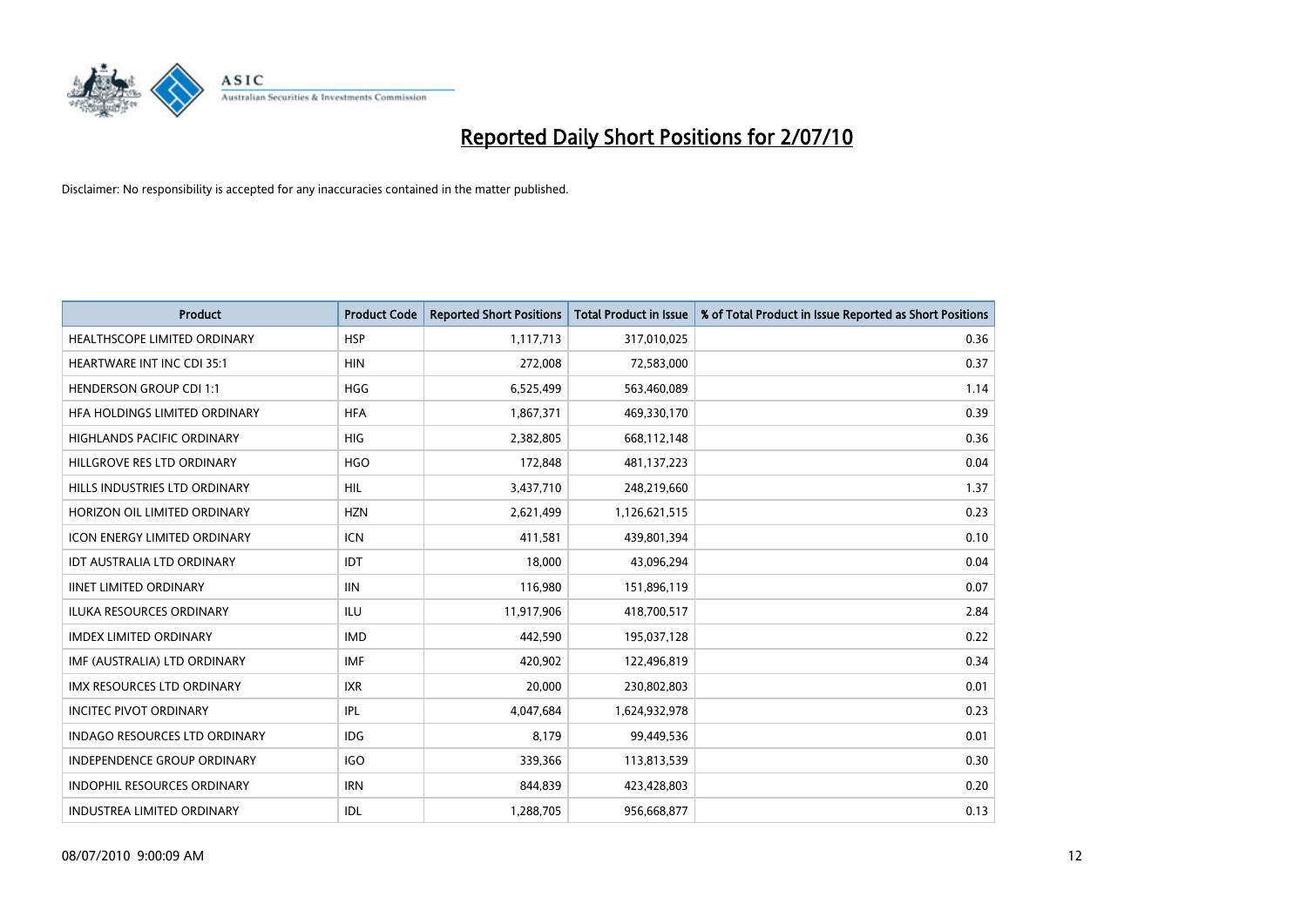

| <b>Product</b>                                  | <b>Product Code</b> | <b>Reported Short Positions</b> | Total Product in Issue | % of Total Product in Issue Reported as Short Positions |
|-------------------------------------------------|---------------------|---------------------------------|------------------------|---------------------------------------------------------|
| <b>INFIGEN ENERGY STAPLED SECURITIES</b>        | <b>IFN</b>          | 6,331,416                       | 765,089,692            | 0.82                                                    |
| ING INDUSTRIAL FUND UNITS                       | <b>IIF</b>          | 6,461,781                       | 2,592,249,647          | 0.24                                                    |
| ING OFFICE FUND STAPLED SECURITIES              | <b>IOF</b>          | 5,837,109                       | 2,729,071,212          | 0.22                                                    |
| ING RE COM GROUP STAPLED SECURITIES             | <b>ILF</b>          | 9,075                           | 441,029,194            | 0.00                                                    |
| INNAMINCKA PETROLEUM ORDINARY                   | <b>INP</b>          | 14,205                          | 261,548,890            | 0.01                                                    |
| <b>INSURANCE AUSTRALIA ORDINARY</b>             | IAG                 | 6,747,079                       | 2,078,994,021          | 0.30                                                    |
| INTEGRA MINING LTD, ORDINARY                    | <b>IGR</b>          | 2,202,440                       | 755,792,394            | 0.28                                                    |
| <b>INTOLL GROUP STAPLED SECURITIES</b>          | <b>ITO</b>          | 11,518,334                      | 2,261,732,048          | 0.50                                                    |
| <b>INTREPID MINES ORDINARY</b>                  | <b>IAU</b>          | 21,699                          | 429,581,466            | 0.00                                                    |
| <b>INVOCARE LIMITED ORDINARY</b>                | <b>IVC</b>          | 1,232,563                       | 102,069,091            | 1.20                                                    |
| <b>ION LIMITED ORDINARY</b>                     | <b>ION</b>          | 164,453                         | 256,365,105            | 0.06                                                    |
| <b>IOOF HOLDINGS LTD ORDINARY</b>               | IFL.                | 1,859,561                       | 229,794,395            | 0.80                                                    |
| <b>IRESS MARKET TECH. ORDINARY</b>              | <b>IRE</b>          | 1,052,327                       | 126,018,142            | 0.83                                                    |
| <b>IRON ORE HOLDINGS ORDINARY</b>               | <b>IOH</b>          | 16,100                          | 135,374,850            | 0.01                                                    |
| <b>ISHARES MSCI EAFE CDI 1:1</b>                | <b>IVE</b>          | 61,945                          | 590,400,000            | 0.01                                                    |
| ISHARES MSCI EM MKTS CDI 1:1                    | <b>IEM</b>          | 62,198                          | 425,700,000            | 0.01                                                    |
| <b>ISOFT GROUP LIMITED ORDINARY</b>             | <b>ISF</b>          | 10,868,992                      | 1,037,994,023          | 1.03                                                    |
| IVANHOE AUSTRALIA ORDINARY                      | <b>IVA</b>          | 252,061                         | 70,955,953             | 0.36                                                    |
| <b>IABIRU METALS LTD ORDINARY</b>               | <b>JML</b>          | 569,365                         | 552,619,180            | 0.09                                                    |
| <b>IAMES HARDIE INDUST CHESS DEPOSITARY INT</b> | <b>IHX</b>          | 15,514,977                      | 435,435,998            | 3.56                                                    |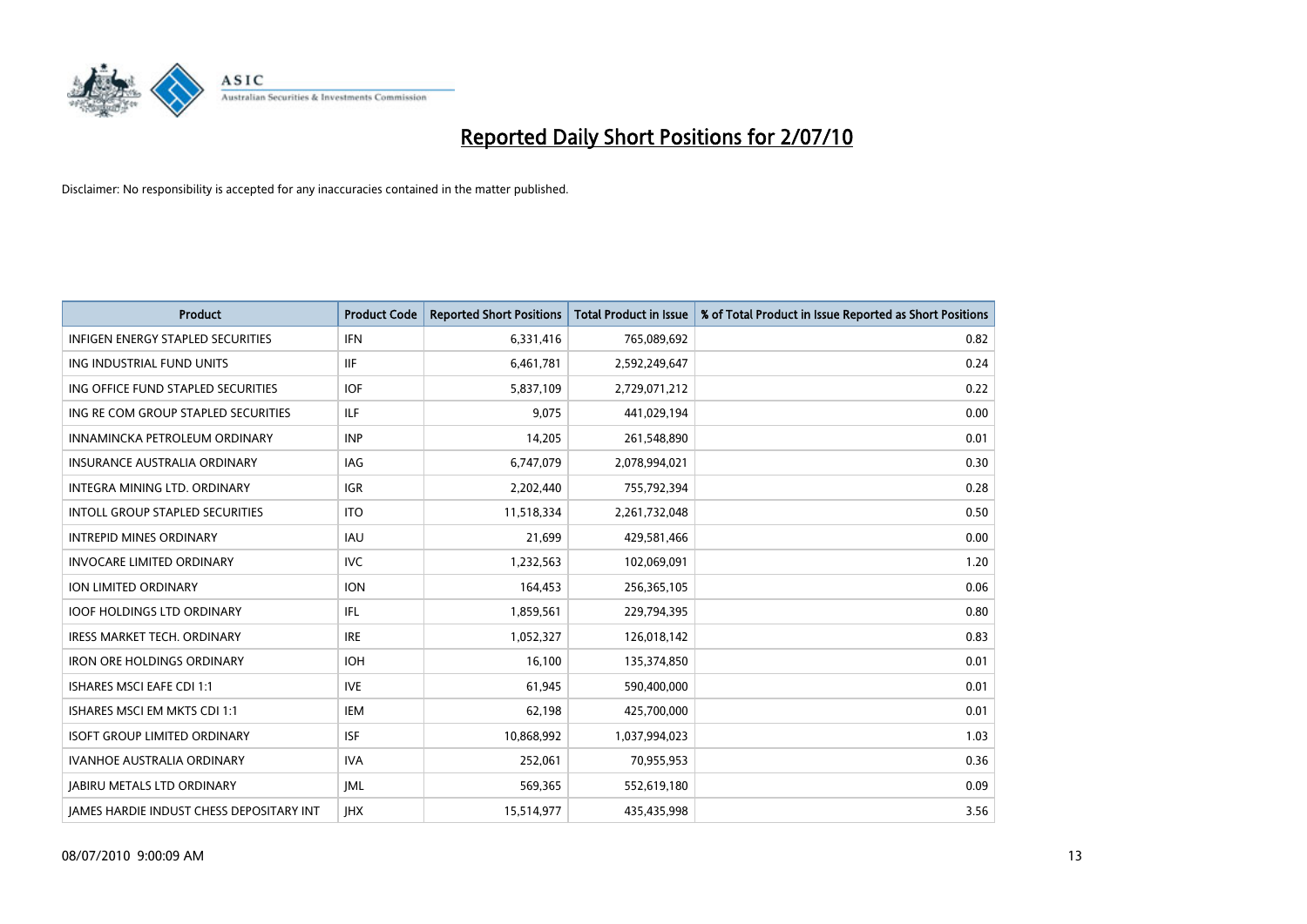

| <b>Product</b>                        | <b>Product Code</b> | <b>Reported Short Positions</b> | <b>Total Product in Issue</b> | % of Total Product in Issue Reported as Short Positions |
|---------------------------------------|---------------------|---------------------------------|-------------------------------|---------------------------------------------------------|
| <b>JAMESON RESOURCES ORDINARY</b>     | JAL                 | 1,600,000                       | 63,885,910                    | 2.50                                                    |
| <b>JB HI-FI LIMITED ORDINARY</b>      | <b>IBH</b>          | 4,447,721                       | 108,344,987                   | 4.13                                                    |
| KAGARA LTD ORDINARY                   | KZL                 | 3,369,331                       | 674,489,717                   | 0.49                                                    |
| KAROON GAS AUSTRALIA ORDINARY         | <b>KAR</b>          | 404,645                         | 177,546,198                   | 0.23                                                    |
| KATHMANDU HOLD LTD ORDINARY           | <b>KMD</b>          | 1,011,524                       | 200,000,000                   | 0.50                                                    |
| KEYBRIDGE CAPITAL ORDINARY            | <b>KBC</b>          | 5,999                           | 172,070,564                   | 0.00                                                    |
| KIMBERLEY METALS LTD ORDINARY         | <b>KBL</b>          | 260,945                         | 94,490,816                    | 0.27                                                    |
| KINGSGATE CONSOLID. ORDINARY          | <b>KCN</b>          | 426,218                         | 99,995,783                    | 0.42                                                    |
| LEIGHTON HOLDINGS ORDINARY            | LEI                 | 2,763,508                       | 300,687,299                   | 0.89                                                    |
| LEND LEASE GROUP UNIT/ORD STAPLED     | LLC                 | 921,942                         | 565,558,754                   | 0.16                                                    |
| LIHIR GOLD LIMITED. ORDINARY          | LGL                 | 23,340,810                      | 2,368,729,935                 | 1.00                                                    |
| LINC ENERGY LTD ORDINARY              | <b>LNC</b>          | 938,853                         | 489,093,470                   | 0.18                                                    |
| LIQUEFIED NATURAL ORDINARY            | LNG                 | 133,510                         | 213,339,015                   | 0.06                                                    |
| LYNAS CORPORATION ORDINARY            | <b>LYC</b>          | 12,951,406                      | 1,655,499,093                 | 0.76                                                    |
| MAC SERVICES (THE) ORDINARY           | <b>MSL</b>          | 85,093                          | 165,966,692                   | 0.05                                                    |
| MACARTHUR COAL ORDINARY               | <b>MCC</b>          | 860,314                         | 254,333,109                   | 0.34                                                    |
| <b>MACMAHON HOLDINGS ORDINARY</b>     | <b>MAH</b>          | 11,626,399                      | 733,711,705                   | 1.58                                                    |
| MACQ ATLAS ROADS GRP ORDINARY STAPLED | <b>MQA</b>          | 1,262,114                       | 452,345,907                   | 0.28                                                    |
| MACOUARIE GROUP LTD ORDINARY          | <b>MOG</b>          | 6,620,256                       | 344,567,851                   | 1.92                                                    |
| <b>MANTRA RESOURCES ORDINARY</b>      | <b>MRU</b>          | 92,779                          | 127,031,188                   | 0.07                                                    |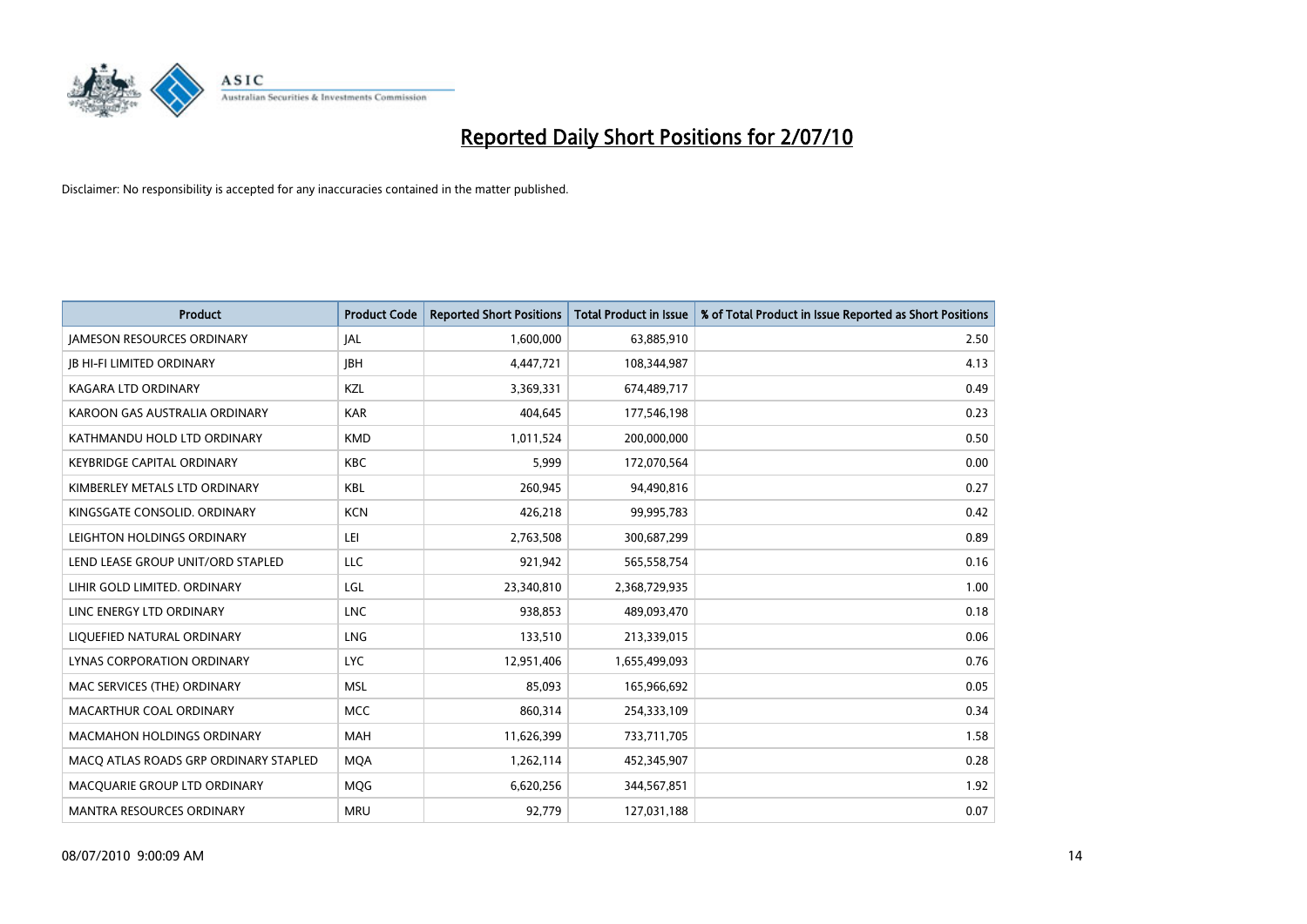

| <b>Product</b>                    | <b>Product Code</b> | <b>Reported Short Positions</b> | Total Product in Issue | % of Total Product in Issue Reported as Short Positions |
|-----------------------------------|---------------------|---------------------------------|------------------------|---------------------------------------------------------|
| MAP GROUP STAPLED US PROHIBIT.    | <b>MAP</b>          | 6,727,324                       | 1,861,210,782          | 0.37                                                    |
| <b>MARION ENERGY ORDINARY</b>     | <b>MAE</b>          | 374.994                         | 429,822,043            | 0.09                                                    |
| <b>MCPHERSON'S LTD ORDINARY</b>   | <b>MCP</b>          | 4.064                           | 71,651,758             | 0.00                                                    |
| MEDUSA MINING LTD ORDINARY        | <b>MML</b>          | 147,188                         | 187,529,911            | 0.08                                                    |
| MELBOURNE IT LIMITED ORDINARY     | <b>MLB</b>          | 165,798                         | 79,569,967             | 0.21                                                    |
| MEO AUSTRALIA LTD ORDINARY        | <b>MEO</b>          | 701,576                         | 477,220,955            | 0.14                                                    |
| <b>MERMAID MARINE ORDINARY</b>    | <b>MRM</b>          | 439.205                         | 186,844,825            | 0.23                                                    |
| METALS X LIMITED ORDINARY         | <b>MLX</b>          | 326,940                         | 1,365,661,782          | 0.03                                                    |
| METCASH LIMITED ORDINARY          | <b>MTS</b>          | 17,732,599                      | 765,644,031            | 2.30                                                    |
| METGASCO LIMITED ORDINARY         | <b>MEL</b>          | 389.340                         | 249,006,674            | 0.15                                                    |
| MICLYN EXP OFFSHR ORDINARY        | <b>MIO</b>          | 202,099                         | 271,700,000            | 0.07                                                    |
| MINARA RESOURCES ORDINARY         | <b>MRE</b>          | 4,909,735                       | 1,167,783,517          | 0.42                                                    |
| MINCOR RESOURCES NL ORDINARY      | <b>MCR</b>          | 1,895,590                       | 200,184,686            | 0.95                                                    |
| MINERAL DEPOSITS ORDINARY         | <b>MDL</b>          | 1,301,374                       | 580,576,525            | 0.21                                                    |
| MINERAL RESOURCES. ORDINARY       | <b>MIN</b>          | 590,979                         | 161,231,458            | 0.36                                                    |
| MIRABELA NICKEL LTD ORDINARY      | <b>MBN</b>          | 8,878,936                       | 367, 162, 725          | 2.41                                                    |
| MIRVAC GROUP STAPLED SECURITIES   | <b>MGR</b>          | 22,266,221                      | 3,266,304,329          | 0.67                                                    |
| MITCHELL COMMUNITCA. ORDINARY     | <b>MCU</b>          | 19,673                          | 301,654,653            | 0.01                                                    |
| <b>MOLOPO ENERGY LTD ORDINARY</b> | <b>MPO</b>          | 11,281                          | 250,665,548            | 0.00                                                    |
| MOLY MINES LIMITED ORDINARY       | <b>MOL</b>          | 93.747                          | 363,916,323            | 0.02                                                    |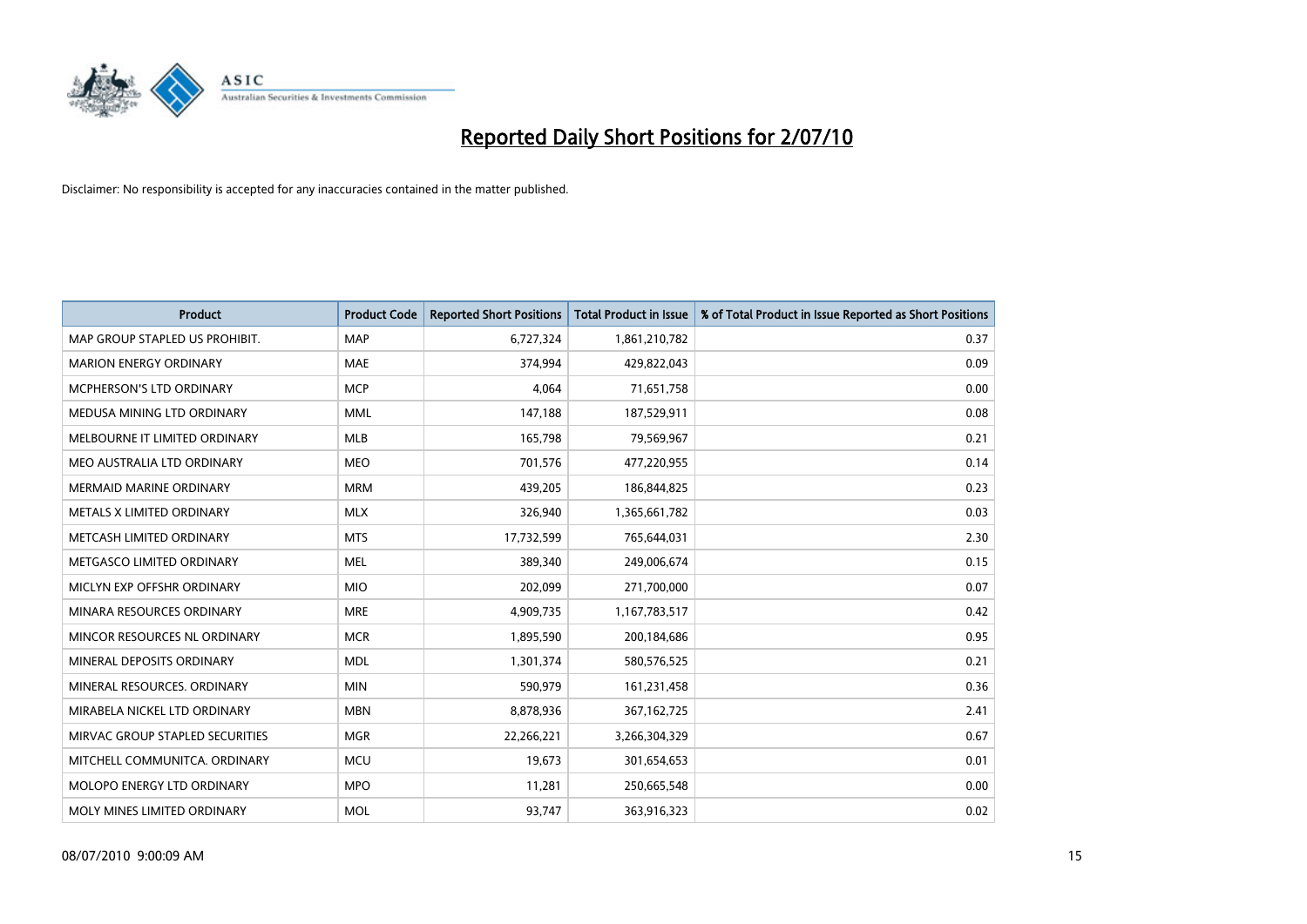

| <b>Product</b>                    | <b>Product Code</b> | <b>Reported Short Positions</b> | <b>Total Product in Issue</b> | % of Total Product in Issue Reported as Short Positions |
|-----------------------------------|---------------------|---------------------------------|-------------------------------|---------------------------------------------------------|
| MONADELPHOUS GROUP ORDINARY       | <b>MND</b>          | 1,429,319                       | 86,036,700                    | 1.67                                                    |
| MORTGAGE CHOICE LTD ORDINARY      | <b>MOC</b>          | 169,715                         | 119,617,705                   | 0.14                                                    |
| MOSAIC OIL NL ORDINARY            | <b>MOS</b>          | 41,742                          | 821,710,775                   | 0.01                                                    |
| <b>MOUNT GIBSON IRON ORDINARY</b> | <b>MGX</b>          | 4,218,354                       | 1,079,174,611                 | 0.39                                                    |
| MULTIPLEX SITES SITES             | <b>MXUPA</b>        | 147                             | 4,500,000                     | 0.00                                                    |
| MURCHISON METALS LTD ORDINARY     | <b>MMX</b>          | 3,202,566                       | 435,384,268                   | 0.73                                                    |
| <b>MYER HOLDINGS LTD ORDINARY</b> | <b>MYR</b>          | 8,890,554                       | 581,517,884                   | 1.53                                                    |
| <b>MYSTATE LIMITED ORDINARY</b>   | <b>MYS</b>          | 1,400                           | 67,411,055                    | 0.00                                                    |
| NATIONAL AUST, BANK ORDINARY      | <b>NAB</b>          | 13,115,582                      | 2,121,379,130                 | 0.62                                                    |
| NATURAL FUEL LIMITED ORDINARY     | <b>NFL</b>          |                                 | 506,612,127                   | 0.00                                                    |
| NAVITAS LIMITED ORDINARY          | <b>NVT</b>          | 1,188,328                       | 342,361,526                   | 0.35                                                    |
| NEPTUNE MARINE ORDINARY           | <b>NMS</b>          | 3,931,158                       | 429,842,672                   | 0.91                                                    |
| NEW HOPE CORPORATION ORDINARY     | <b>NHC</b>          | 287,447                         | 827,730,549                   | 0.03                                                    |
| NEWCREST MINING ORDINARY          | <b>NCM</b>          | 26,590,033                      | 483,493,006                   | 5.50                                                    |
| NEWS CORP A NON-VOTING CDI        | <b>NWSLV</b>        | 354,780                         | 1,824,115,303                 | 0.02                                                    |
| NEWS CORP B VOTING CDI            | <b>NWS</b>          | 8,556,740                       | 798,520,953                   | 1.07                                                    |
| NEXBIS LIMITED ORDINARY           | <b>NBS</b>          | 63,733                          | 498,972,940                   | 0.01                                                    |
| NEXUS ENERGY LIMITED ORDINARY     | <b>NXS</b>          | 8,551,659                       | 958,061,849                   | 0.89                                                    |
| NIB HOLDINGS LIMITED ORDINARY     | <b>NHF</b>          | 107,670                         | 495,431,427                   | 0.02                                                    |
| NICK SCALI LIMITED ORDINARY       | <b>NCK</b>          | 35,846                          | 81,000,000                    | 0.04                                                    |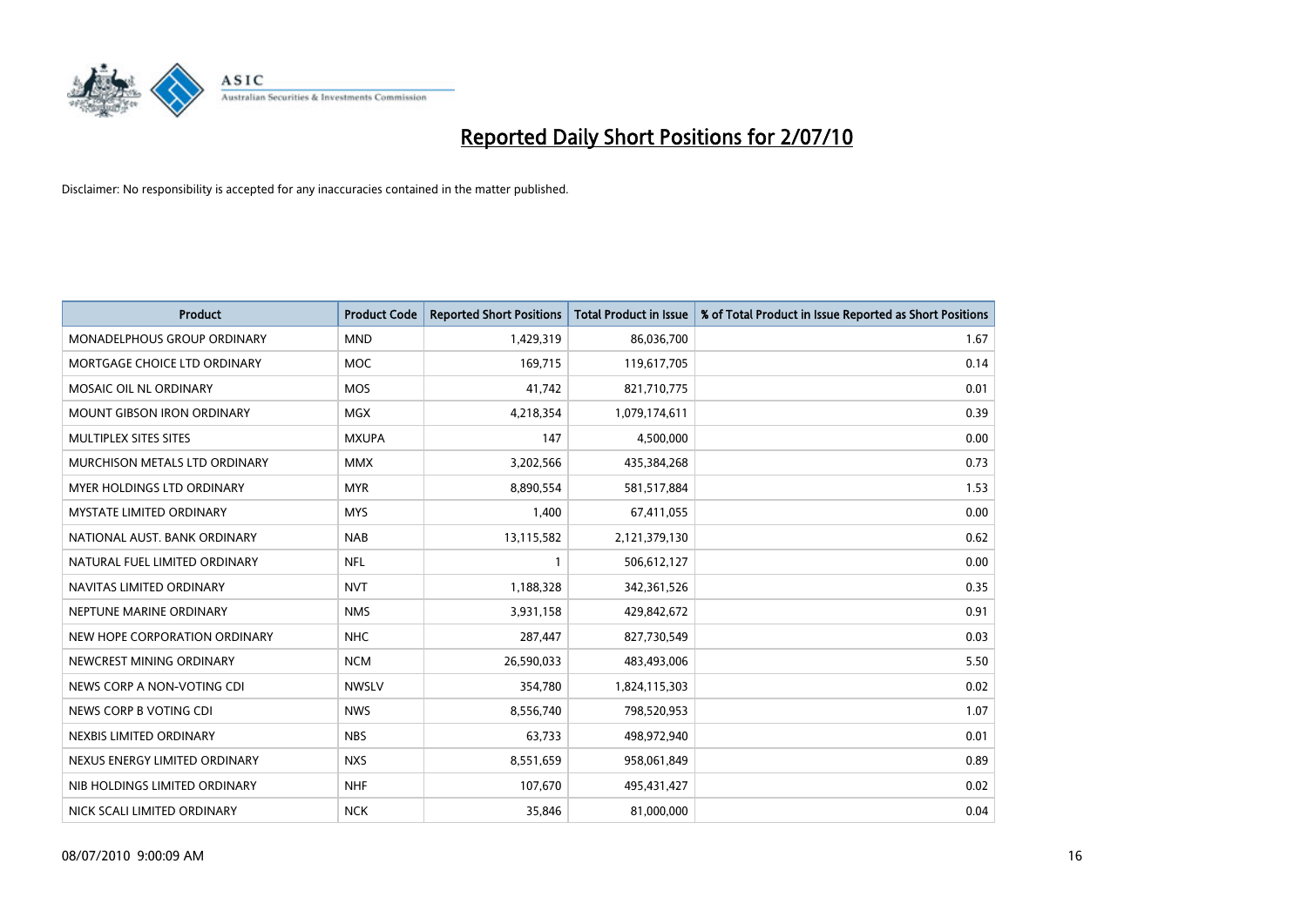

| <b>Product</b>                        | <b>Product Code</b> | <b>Reported Short Positions</b> | <b>Total Product in Issue</b> | % of Total Product in Issue Reported as Short Positions |
|---------------------------------------|---------------------|---------------------------------|-------------------------------|---------------------------------------------------------|
| NIDO PETROLEUM ORDINARY               | <b>NDO</b>          | 6,633,131                       | 1,080,658,378                 | 0.61                                                    |
| NKWE PLATINUM 10C US COMMON           | <b>NKP</b>          | 61,155                          | 556,627,684                   | 0.01                                                    |
| NORTHERN CREST ORDINARY               | <b>NOC</b>          | 24,345                          | 116,074,781                   | 0.02                                                    |
| NORTHERN IRON LTD ORDINARY            | <b>NFE</b>          | 1,263,870                       | 292,204,786                   | 0.43                                                    |
| NOVOGEN LIMITED ORDINARY              | <b>NRT</b>          | 149,624                         | 102,125,894                   | 0.15                                                    |
| NRW HOLDINGS LIMITED ORDINARY         | <b>NWH</b>          | 562,857                         | 251,223,000                   | 0.21                                                    |
| NUFARM LIMITED ORDINARY               | <b>NUF</b>          | 1,442,242                       | 261,775,731                   | 0.55                                                    |
| <b>OAKTON LIMITED ORDINARY</b>        | <b>OKN</b>          | 517,305                         | 91,913,485                    | 0.56                                                    |
| OCEANAGOLD CORP. CHESS DEPOSITARY INT | <b>OGC</b>          | 671,165                         | 228,198,170                   | 0.30                                                    |
| OCEANIA CAPITAL LTD ORDINARY          | <b>OCP</b>          | 2,500                           | 91,921,295                    | 0.00                                                    |
| OIL SEARCH LTD ORDINARY               | <b>OSH</b>          | 9,038,138                       | 1,308,279,222                 | 0.68                                                    |
| OM HOLDINGS LIMITED ORDINARY          | <b>OMH</b>          | 589,064                         | 498,460,150                   | 0.11                                                    |
| ONESTEEL LIMITED ORDINARY             | OST                 | 6,554,217                       | 1,331,583,166                 | 0.49                                                    |
| ORICA LIMITED ORDINARY                | ORI                 | 1,617,500                       | 361,129,562                   | 0.45                                                    |
| ORIGIN ENERGY ORDINARY                | <b>ORG</b>          | 2.448.894                       | 880,668,872                   | 0.27                                                    |
| OTTO ENERGY LIMITED ORDINARY          | <b>OEL</b>          | 109,204                         | 1,072,684,721                 | 0.01                                                    |
| OZ MINERALS ORDINARY                  | OZL                 | 45,170,236                      | 3,121,339,730                 | 1.46                                                    |
| PACIFIC BRANDS ORDINARY               | <b>PBG</b>          | 5,996,768                       | 931,386,248                   | 0.64                                                    |
| PALADIN ENERGY LTD ORDINARY           | <b>PDN</b>          | 19,067,452                      | 717,142,802                   | 2.66                                                    |
| PAN PACIFIC PETROL. ORDINARY          | PPP                 | 21,527                          | 588,612,110                   | 0.00                                                    |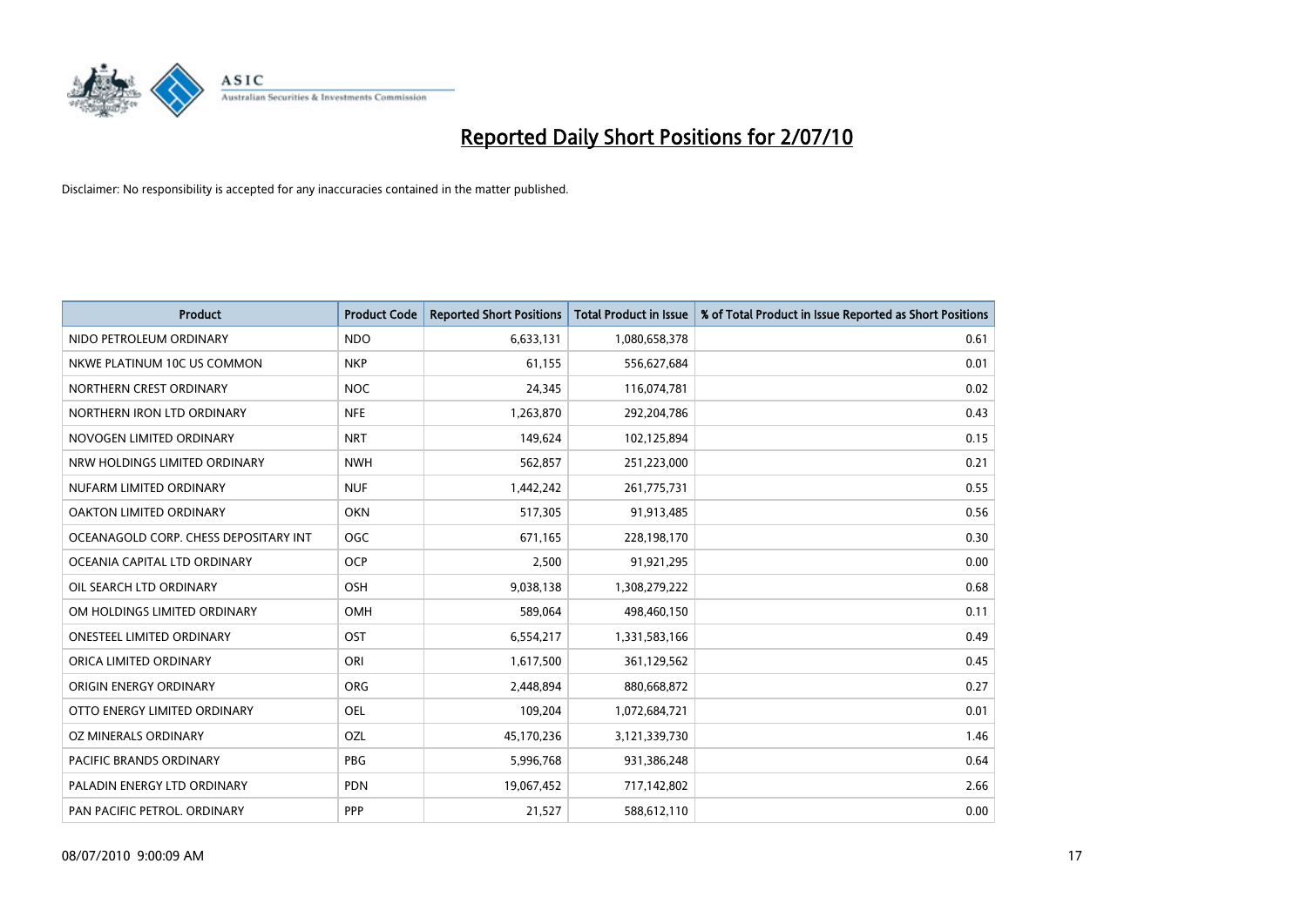

| <b>Product</b>                | <b>Product Code</b> | <b>Reported Short Positions</b> | <b>Total Product in Issue</b> | % of Total Product in Issue Reported as Short Positions |
|-------------------------------|---------------------|---------------------------------|-------------------------------|---------------------------------------------------------|
| PANAUST LIMITED ORDINARY      | <b>PNA</b>          | 20,334,802                      | 2,953,892,669                 | 0.69                                                    |
| PANORAMIC RESOURCES ORDINARY  | PAN                 | 173,476                         | 205,262,842                   | 0.08                                                    |
| PAPERLINX LIMITED ORDINARY    | <b>PPX</b>          | 16,421,994                      | 603,580,761                   | 2.70                                                    |
| PATTIES FOODS LTD ORDINARY    | PFL                 |                                 | 138,908,853                   | 0.00                                                    |
| PEET LIMITED ORDINARY         | <b>PPC</b>          | 67.104                          | 300,681,486                   | 0.03                                                    |
| PENINSULA MINERALS ORDINARY   | <b>PEN</b>          | 5,000                           | 1,628,130,261                 | 0.00                                                    |
| PERILYA LIMITED ORDINARY      | PEM                 | 841,846                         | 526,075,563                   | 0.16                                                    |
| PERPETUAL LIMITED ORDINARY    | PPT                 | 2,458,475                       | 43,417,478                    | 5.67                                                    |
| PERSEUS MINING LTD ORDINARY   | PRU                 | 90,184                          | 417,432,088                   | 0.02                                                    |
| PETSEC ENERGY ORDINARY        | <b>PSA</b>          | 223,332                         | 231,283,622                   | 0.10                                                    |
| PHARMAXIS LTD ORDINARY        | <b>PXS</b>          | 1,539,456                       | 225,410,234                   | 0.69                                                    |
| PHOTON GROUP LTD ORDINARY     | PGA                 | 965,265                         | 187,440,645                   | 0.51                                                    |
| PIKE RIVER COAL ORDINARY      | <b>PRC</b>          | 506,320                         | 404,971,067                   | 0.13                                                    |
| PLATINUM ASSET ORDINARY       | <b>PTM</b>          | 2,955,128                       | 561,347,878                   | 0.52                                                    |
| PLATINUM AUSTRALIA ORDINARY   | <b>PLA</b>          | 8,005,403                       | 321,030,521                   | 2.48                                                    |
| PLATINUM CAPITAL LTD ORDINARY | <b>PMC</b>          |                                 | 162,258,814                   | 0.00                                                    |
| PMP LIMITED ORDINARY          | <b>PMP</b>          | 1,295,992                       | 335,348,483                   | 0.39                                                    |
| PORT BOUVARD LIMITED ORDINARY | PBD                 | 6,754                           | 509,132,195                   | 0.00                                                    |
| PREMIER INVESTMENTS ORDINARY  | <b>PMV</b>          | 212,324                         | 155,030,045                   | 0.12                                                    |
| PRIMARY HEALTH CARE ORDINARY  | PRY                 | 6,578,941                       | 491,366,342                   | 1.34                                                    |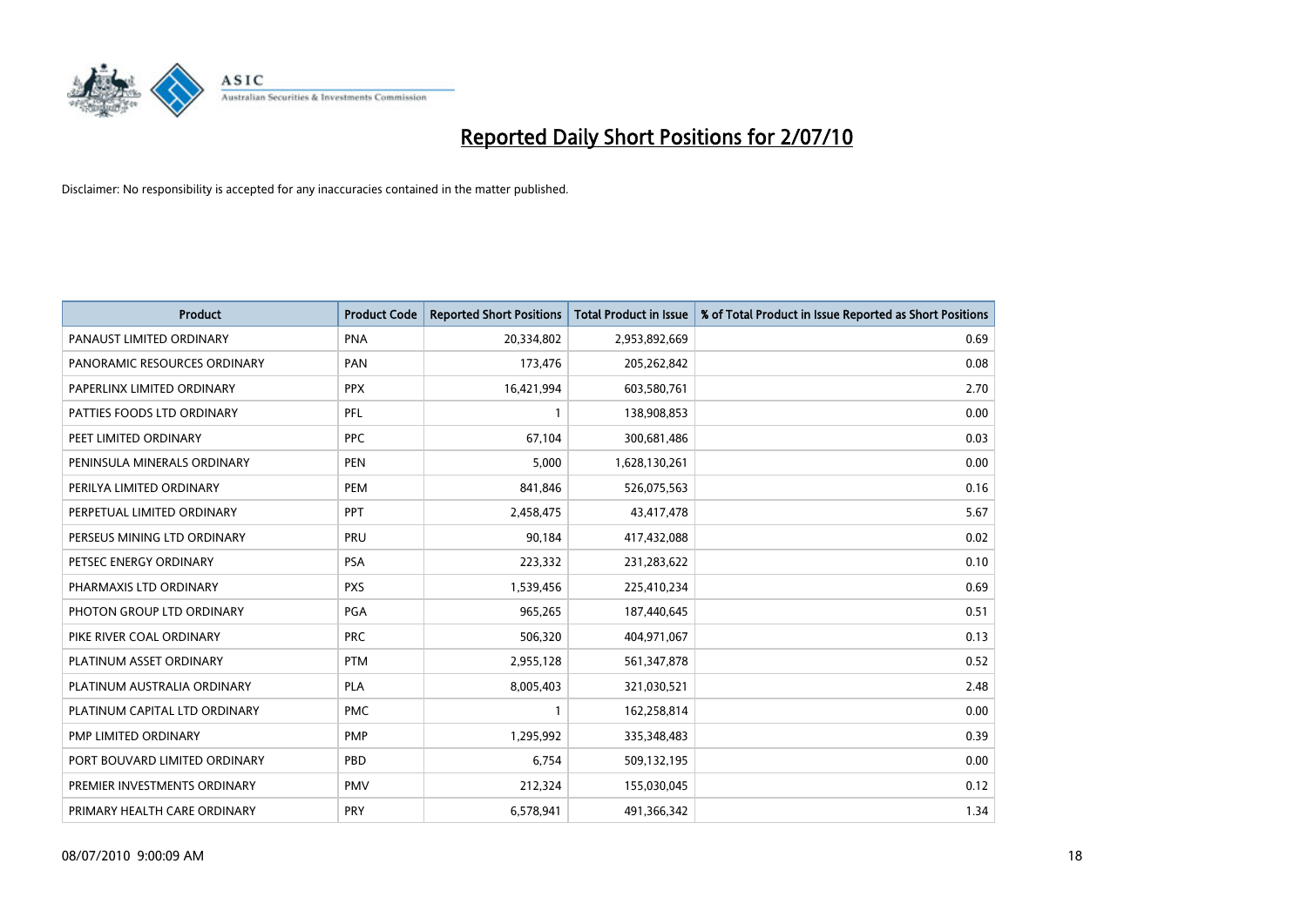

| <b>Product</b>                       | <b>Product Code</b> | <b>Reported Short Positions</b> | Total Product in Issue | % of Total Product in Issue Reported as Short Positions |
|--------------------------------------|---------------------|---------------------------------|------------------------|---------------------------------------------------------|
| PRIME INFR GROUP. STAPLED SECURITIES | PIH                 | 1,497,883                       | 351,776,795            | 0.41                                                    |
| PRIME MEDIA GRP LTD ORDINARY         | <b>PRT</b>          | $\overline{2}$                  | 365,221,071            | 0.00                                                    |
| PRIMEAG AUSTRALIA ORDINARY           | PAG                 | 488.830                         | 150,569,976            | 0.32                                                    |
| PROGEN PHARMACEUTIC ORDINARY         | PGL                 | 151,596                         | 24,709,097             | 0.61                                                    |
| PROGRAMMED ORDINARY                  | <b>PRG</b>          | 355,917                         | 118,169,906            | 0.30                                                    |
| PSIVIDA CORP CDI 1:1                 | <b>PVA</b>          | 6,878                           | 7,953,611              | 0.09                                                    |
| <b>QANTAS AIRWAYS ORDINARY</b>       | QAN                 | 5,112,989                       | 2,265,123,620          | 0.23                                                    |
| OBE INSURANCE GROUP ORDINARY         | OBE                 | 15,789,924                      | 1,035,064,820          | 1.52                                                    |
| RAMELIUS RESOURCES ORDINARY          | <b>RMS</b>          | 12,533                          | 291,191,453            | 0.00                                                    |
| RAMSAY HEALTH CARE ORDINARY          | <b>RHC</b>          | 2,796,773                       | 202,081,252            | 1.36                                                    |
| <b>RCR TOMLINSON ORDINARY</b>        | <b>RCR</b>          | 68,067                          | 131,860,172            | 0.05                                                    |
| <b>REA GROUP ORDINARY</b>            | <b>REA</b>          | 36,958                          | 128,439,366            | 0.03                                                    |
| RED FORK ENERGY ORDINARY             | <b>RFE</b>          | 7,696                           | 139,535,000            | 0.01                                                    |
| REDFLEX HOLDINGS ORDINARY            | <b>RDF</b>          | 26,806                          | 110,010,757            | 0.02                                                    |
| REECE AUSTRALIA LTD. ORDINARY        | <b>REH</b>          | 6,082                           | 99,600,000             | 0.01                                                    |
| <b>REED RESOURCES LTD ORDINARY</b>   | <b>RDR</b>          | 268,205                         | 176,271,768            | 0.15                                                    |
| REGIS RESOURCES ORDINARY             | <b>RRL</b>          | 182,214                         | 389,127,125            | 0.04                                                    |
| RESMED INC CDI 10:1                  | <b>RMD</b>          | 1,165,059                       | 772,670,160            | 0.15                                                    |
| <b>RESOLUTE MINING ORDINARY</b>      | <b>RSG</b>          | 592,040                         | 387,528,521            | 0.15                                                    |
| RESOURCE GENERATION ORDINARY         | <b>RES</b>          | 157,911                         | 164,412,477            | 0.10                                                    |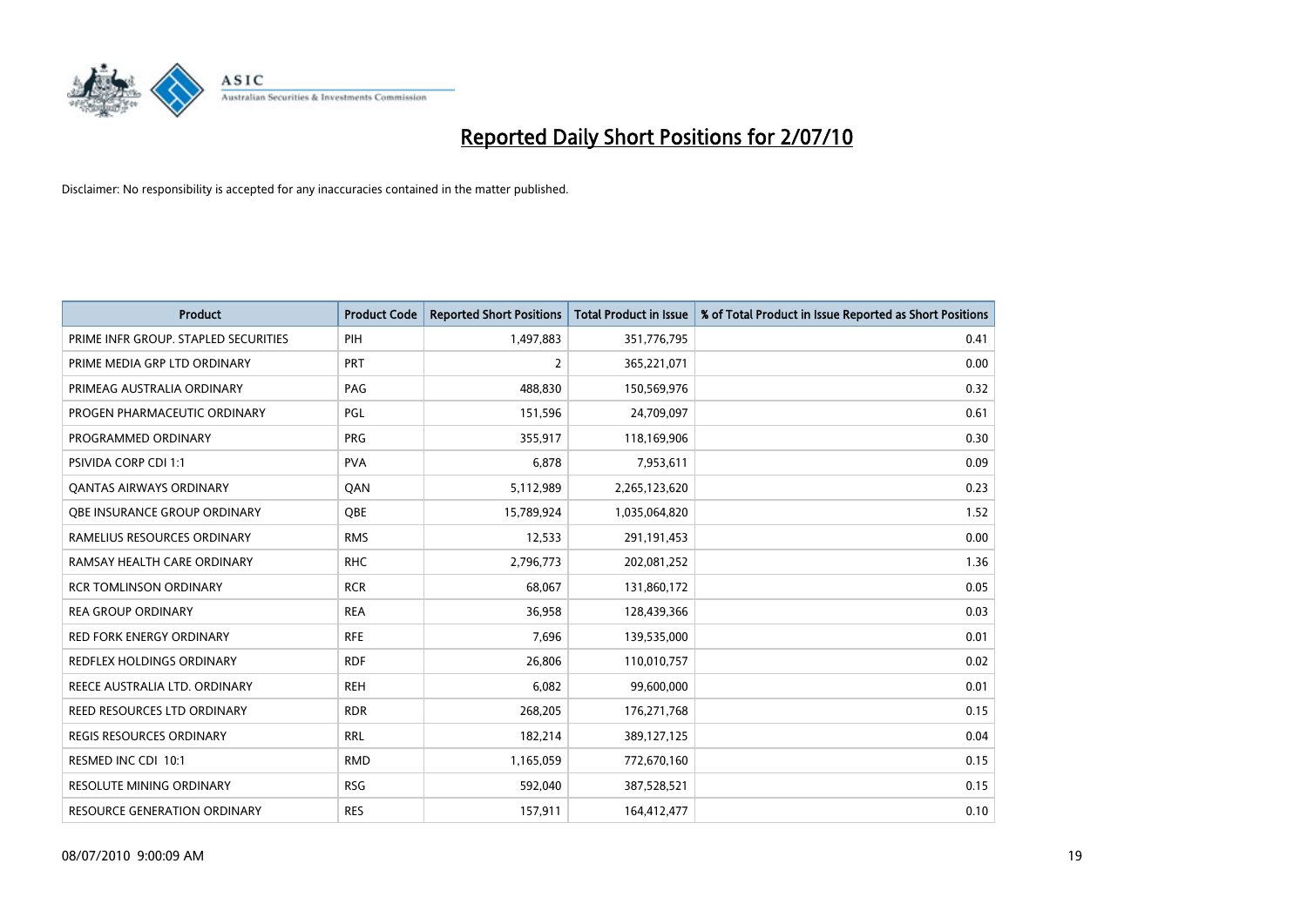

| <b>Product</b>                     | <b>Product Code</b> | <b>Reported Short Positions</b> | Total Product in Issue | % of Total Product in Issue Reported as Short Positions |
|------------------------------------|---------------------|---------------------------------|------------------------|---------------------------------------------------------|
| REVERSE CORP LIMITED ORDINARY      | <b>REF</b>          | 25,141                          | 92,382,175             | 0.03                                                    |
| RHG LIMITED ORDINARY               | <b>RHG</b>          | 77,454                          | 317,910,688            | 0.02                                                    |
| <b>RIDLEY CORPORATION ORDINARY</b> | <b>RIC</b>          | 53,937                          | 307,817,071            | 0.02                                                    |
| RIO TINTO LIMITED ORDINARY         | <b>RIO</b>          | 12,927,507                      | 606,831,240            | 2.14                                                    |
| <b>RIVERCITY MOTORWAY STAPLED</b>  | <b>RCY</b>          | 3,872,254                       | 957,010,115            | 0.40                                                    |
| RIVERSDALE MINING ORDINARY         | <b>RIV</b>          | 839,825                         | 200,118,524            | 0.40                                                    |
| ROC OIL COMPANY ORDINARY           | <b>ROC</b>          | 2,914,315                       | 713,154,560            | 0.41                                                    |
| SAI GLOBAL LIMITED ORDINARY        | SAI                 | 133,363                         | 159,581,559            | 0.07                                                    |
| SALMAT LIMITED ORDINARY            | <b>SLM</b>          | 146,617                         | 159,131,983            | 0.09                                                    |
| SANDFIRE RESOURCES ORDINARY        | <b>SFR</b>          | 231,873                         | 129,204,779            | 0.17                                                    |
| <b>SANTOS LTD ORDINARY</b>         | <b>STO</b>          | 3,504,959                       | 832,552,523            | 0.42                                                    |
| SEDGMAN LIMITED ORDINARY           | <b>SDM</b>          | 158,632                         | 205,986,681            | 0.07                                                    |
| SEEK LIMITED ORDINARY              | <b>SEK</b>          | 4,151,875                       | 336,584,488            | 1.23                                                    |
| SENETAS CORPORATION ORDINARY       | <b>SEN</b>          | 756,999                         | 461,522,263            | 0.16                                                    |
| SERVCORP LIMITED ORDINARY          | SRV                 | 509.040                         | 98,440,807             | 0.51                                                    |
| SERVICE STREAM ORDINARY            | <b>SSM</b>          | 344,663                         | 283,418,867            | 0.12                                                    |
| SEVEN GROUP HOLDINGS ORDINARY      | <b>SVW</b>          | 1,118,651                       | 305,410,281            | 0.37                                                    |
| SEVEN NETWORK ORDINARY             | <b>SEV</b>          | 36,180                          | 190,410,281            | 0.02                                                    |
| SIGMA PHARMACEUTICAL ORDINARY      | <b>SIP</b>          | 12,295,730                      | 1,178,626,572          | 1.05                                                    |
| SILEX SYSTEMS ORDINARY             | <b>SLX</b>          | 201,911                         | 149,073,532            | 0.13                                                    |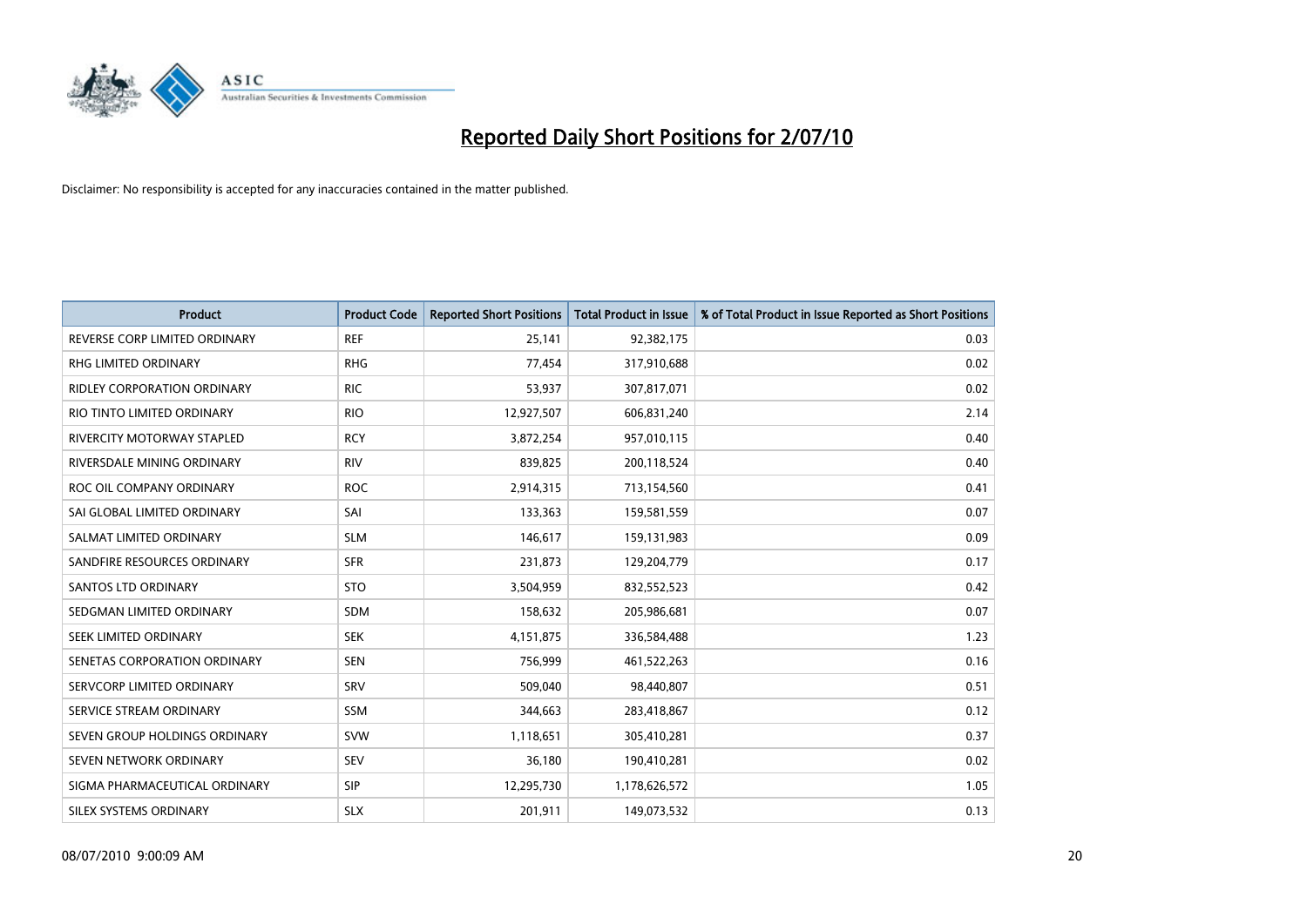

| <b>Product</b>                           | <b>Product Code</b> | <b>Reported Short Positions</b> | <b>Total Product in Issue</b> | % of Total Product in Issue Reported as Short Positions |
|------------------------------------------|---------------------|---------------------------------|-------------------------------|---------------------------------------------------------|
| SILVER LAKE RESOURCE ORDINARY            | <b>SLR</b>          | 84.530                          | 178,757,838                   | 0.05                                                    |
| SIMS METAL MGMT LTD ORDINARY             | <b>SGM</b>          | 1,897,895                       | 203,881,274                   | 0.92                                                    |
| SINGAPORE TELECOMM. CHESS DEPOSITARY INT | SGT                 | 5,013,535                       | 477,561,291                   | 1.00                                                    |
| SKILLED GROUP LTD ORDINARY               | <b>SKE</b>          | 386,048                         | 190,738,408                   | 0.20                                                    |
| SKY CITY ENTERTAIN, ORDINARY             | <b>SKC</b>          | 6,750,341                       | 575,114,687                   | 1.17                                                    |
| <b>SKY NETWORK ORDINARY</b>              | <b>SKT</b>          | 1,642,700                       | 389,139,785                   | 0.42                                                    |
| SMS MANAGEMENT, ORDINARY                 | <b>SMX</b>          | 226,282                         | 66,781,500                    | 0.35                                                    |
| SONIC HEALTHCARE ORDINARY                | <b>SHL</b>          | 2,967,160                       | 388,429,875                   | 0.75                                                    |
| SOUL PATTINSON (W.H) ORDINARY            | SOL                 | 86,881                          | 238,640,580                   | 0.04                                                    |
| SP AUSNET STAPLED SECURITIES             | <b>SPN</b>          | 979,769                         | 2,748,353,504                 | 0.03                                                    |
| SPARK INFRASTRUCTURE STAPLED SECURITIES  | SKI                 | 4,862,991                       | 1,031,911,394                 | 0.47                                                    |
| SPDR 200 FUND ETF UNITS                  | <b>STW</b>          | 15,979                          | 57,479,172                    | 0.03                                                    |
| SPECIALTY FASHION ORDINARY               | <b>SFH</b>          | 1,659,214                       | 190,964,693                   | 0.87                                                    |
| SPOTLESS GROUP LTD ORDINARY              | <b>SPT</b>          | 1,084,915                       | 259,309,656                   | 0.41                                                    |
| ST BARBARA LIMITED ORDINARY              | SBM                 | 44,716,436                      | 1,952,668,407                 | 2.28                                                    |
| STAGING CONNECTIONS ORDINARY             | <b>STG</b>          | 2,917,189                       | 783,175,134                   | 0.37                                                    |
| STH AMERICAN COR LTD ORDINARY            | SAY                 | 9,200                           | 192,891,831                   | 0.00                                                    |
| STHN CROSS MEDIA ORDINARY                | <b>SXL</b>          | 297,373                         | 378,827,750                   | 0.07                                                    |
| STOCKLAND UNITS/ORD STAPLED              | SGP                 | 10,552,159                      | 2,383,036,717                 | 0.43                                                    |
| STRAITS RESOURCES ORDINARY               | SRL                 | 3,589,225                       | 255,203,613                   | 1.41                                                    |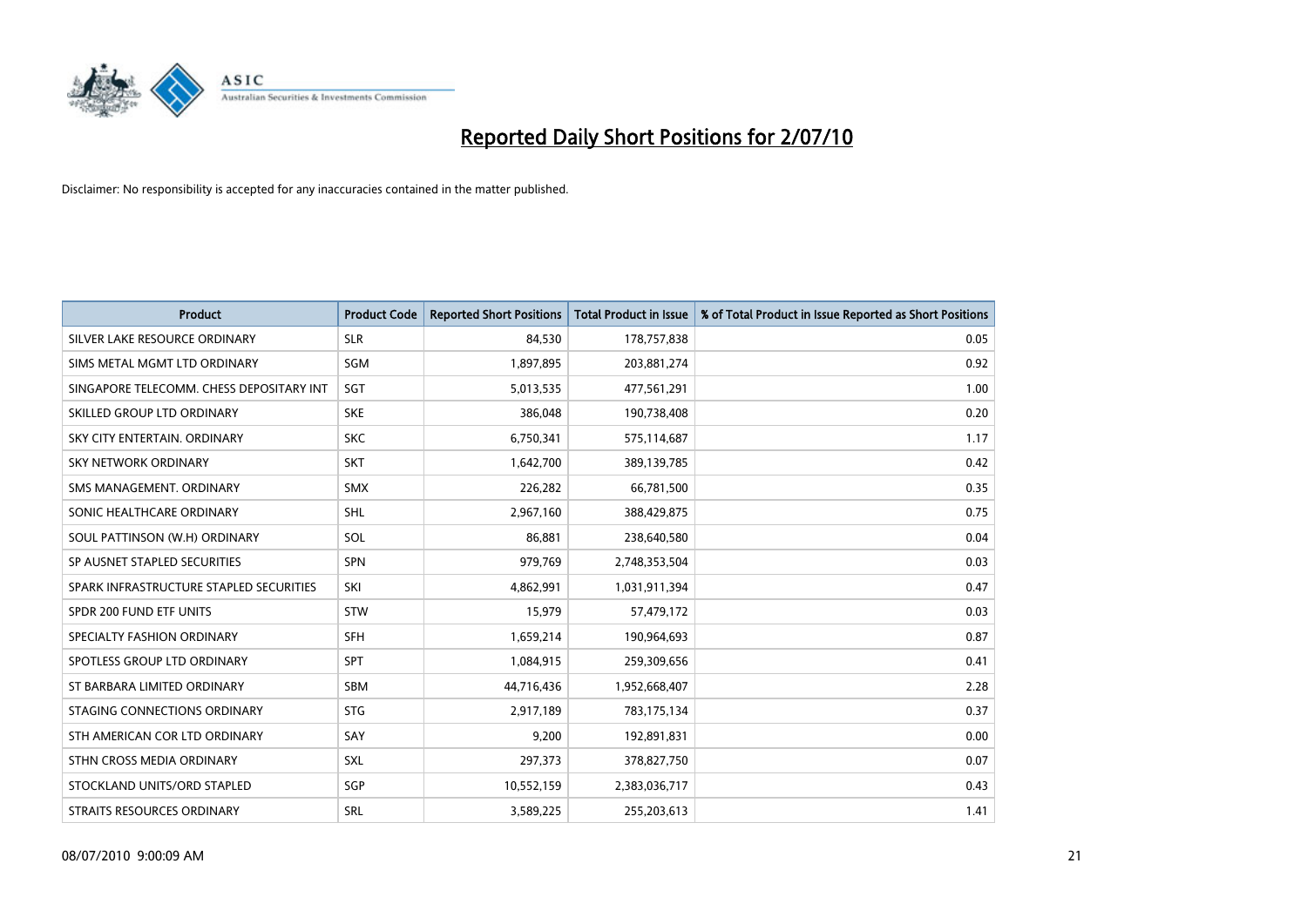

| <b>Product</b>                      | <b>Product Code</b> | <b>Reported Short Positions</b> | <b>Total Product in Issue</b> | % of Total Product in Issue Reported as Short Positions |
|-------------------------------------|---------------------|---------------------------------|-------------------------------|---------------------------------------------------------|
| <b>STW COMMUNICATIONS ORDINARY</b>  | SGN                 | 402,126                         | 364,310,964                   | 0.10                                                    |
| SUNCORP-METWAY, ORDINARY            | <b>SUN</b>          | 7,662,465                       | 1,281,390,524                 | 0.56                                                    |
| SUNDANCE RESOURCES ORDINARY         | SDL                 | 18,013,280                      | 2,709,995,932                 | 0.65                                                    |
| SUNLAND GROUP LTD ORDINARY          | <b>SDG</b>          | 86,631                          | 251,107,692                   | 0.02                                                    |
| SUPER CHEAP AUTO GRP ORDINARY       | <b>SUL</b>          | 386,301                         | 127,532,302                   | 0.30                                                    |
| SWICK MINING ORDINARY               | <b>SWK</b>          | 1,548                           | 236,724,970                   | 0.00                                                    |
| SYMEX HOLDINGS ORDINARY             | <b>SYM</b>          | 6,633                           | 125,037,628                   | 0.01                                                    |
| TABCORP HOLDINGS LTD ORDINARY       | <b>TAH</b>          | 2,715,470                       | 612,625,759                   | 0.44                                                    |
| <b>TALENT2 INTERNATION ORDINARY</b> | <b>TWO</b>          | 7                               | 140,418,503                   | 0.00                                                    |
| TAP OIL LIMITED ORDINARY            | <b>TAP</b>          | 224,352                         | 156,485,921                   | 0.15                                                    |
| TASSAL GROUP LIMITED ORDINARY       | <b>TGR</b>          | 3,305,199                       | 144,197,882                   | 2.28                                                    |
| <b>TATTS GROUP LTD ORDINARY</b>     | <b>TTS</b>          | 6,221,168                       | 1,281,937,479                 | 0.48                                                    |
| <b>TECHNOLOGY ONE ORDINARY</b>      | <b>TNE</b>          | 579                             | 300,303,455                   | 0.00                                                    |
| TELECOM CORPORATION ORDINARY        | <b>TEL</b>          | 44,599,395                      | 1,920,694,831                 | 2.33                                                    |
| TELSTRA CORPORATION, ORDINARY       | <b>TLS</b>          | 57,415,502                      | 12,443,074,357                | 0.46                                                    |
| TEN NETWORK HOLDINGS ORDINARY       | <b>TEN</b>          | 13,138,511                      | 1,045,236,720                 | 1.25                                                    |
| TFS CORPORATION LTD ORDINARY        | <b>TFC</b>          | 99,826                          | 227,360,909                   | 0.04                                                    |
| THE REJECT SHOP ORDINARY            | <b>TRS</b>          | 17,892                          | 25,973,070                    | 0.07                                                    |
| THOR MINING PLC CHESS DEPOSITARY    | <b>THR</b>          | 2,307                           | 133,236,757                   | 0.00                                                    |
| THORN GROUP LIMITED ORDINARY        | <b>TGA</b>          | 2,360                           | 129,441,655                   | 0.00                                                    |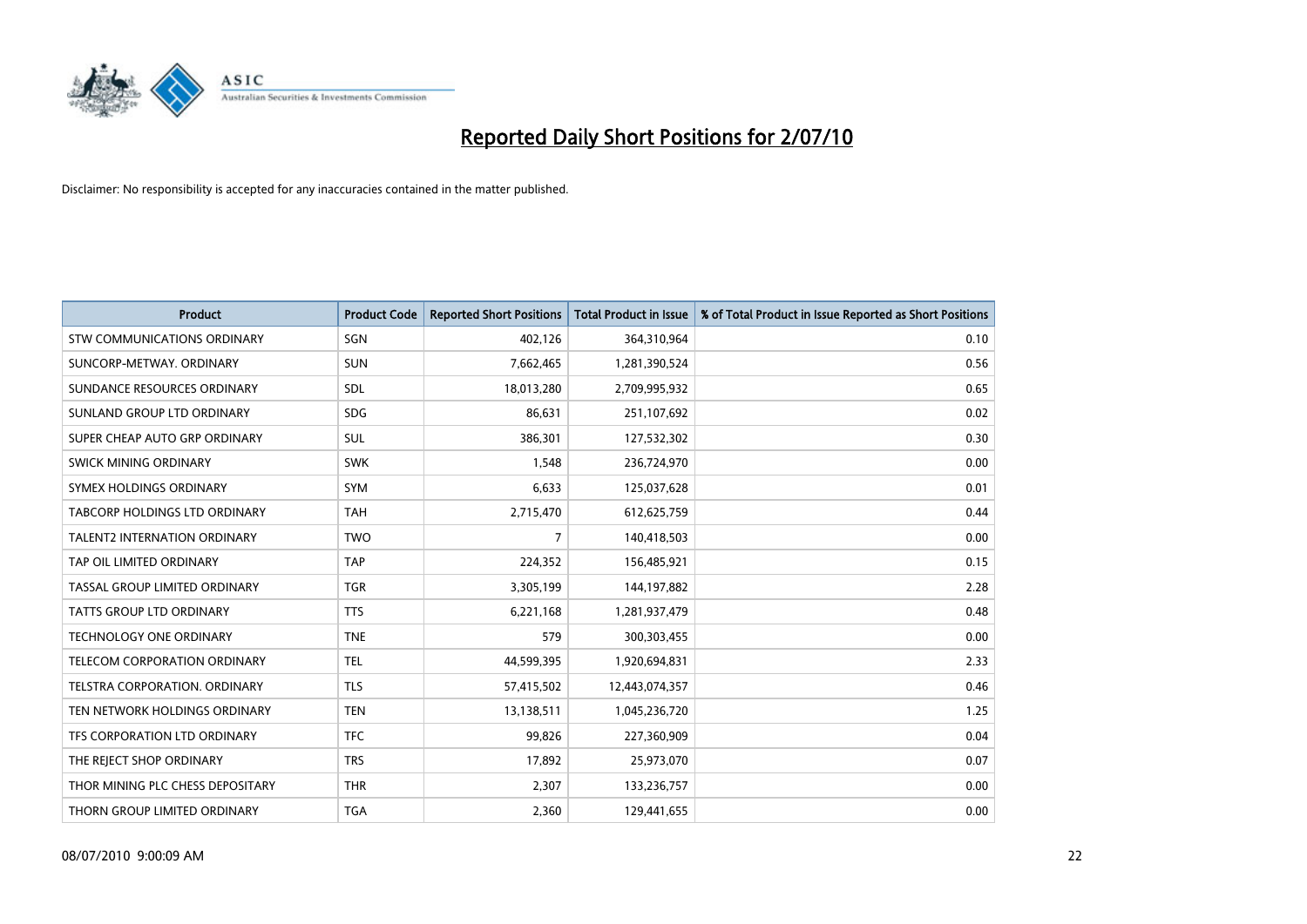

| <b>Product</b>                            | <b>Product Code</b> | <b>Reported Short Positions</b> | Total Product in Issue | % of Total Product in Issue Reported as Short Positions |
|-------------------------------------------|---------------------|---------------------------------|------------------------|---------------------------------------------------------|
| TIMBERCORP LIMITED ORDINARY               | <b>TIM</b>          | 2,811,728                       | 352,071,429            | 0.80                                                    |
| <b>TISHMAN SPEYER UNITS</b>               | <b>TSO</b>          | 1,860,749                       | 338,440,904            | 0.55                                                    |
| TNG LIMITED ORDINARY                      | <b>TNG</b>          | 4,321                           | 258,055,076            | 0.00                                                    |
| TOLL HOLDINGS LTD ORDINARY                | <b>TOL</b>          | 7,556,643                       | 702,867,609            | 1.05                                                    |
| TORO ENERGY LIMITED ORDINARY              | <b>TOE</b>          | 35,404                          | 964,936,676            | 0.00                                                    |
| <b>TOWER AUSTRALIA ORDINARY</b>           | <b>TAL</b>          | 6,157,235                       | 363,937,557            | 1.69                                                    |
| <b>TOWER LIMITED ORDINARY</b>             | <b>TWR</b>          | 689,519                         | 258,719,484            | 0.27                                                    |
| <b>TOX FREE SOLUTIONS ORDINARY</b>        | <b>TOX</b>          | 24,359                          | 91,574,000             | 0.02                                                    |
| TPG TELECOM LIMITED ORDINARY              | <b>TPM</b>          | 367,295                         | 766,624,104            | 0.05                                                    |
| TRANSFIELD SERV INFR STAPLED SECURITIES   | <b>TSI</b>          | 568,829                         | 432,184,488            | 0.13                                                    |
| <b>TRANSFIELD SERVICES ORDINARY</b>       | <b>TSE</b>          | 340,605                         | 414,278,904            | 0.09                                                    |
| TRANSPACIFIC INDUST, ORDINARY             | <b>TPI</b>          | 14,690,043                      | 960,638,735            | 1.52                                                    |
| TRANSURBAN GROUP TRIPLE STAPLED SEC.      | <b>TCL</b>          | 9,029,177                       | 1,414,667,986          | 0.63                                                    |
| TRINITY GROUP STAPLED SECURITIES          | <b>TCO</b>          | 3,419                           | 231,701,539            | 0.00                                                    |
| TROY RESOURCES NL ORDINARY                | <b>TRY</b>          | 402,184                         | 87,474,323             | 0.45                                                    |
| <b>UGL LIMITED ORDINARY</b>               | UGL                 | 4,824,273                       | 165,928,705            | 2.88                                                    |
| UNILIFE CORPORATION CDI 6:1               | <b>UNS</b>          | 41,646                          | 240,187,254            | 0.02                                                    |
| UXC LIMITED ORDINARY                      | <b>UXC</b>          | 1,156,876                       | 295,600,519            | 0.38                                                    |
| VALAD PROPERTY GROUP STAPLED US PROHIBIT. | <b>VPG</b>          | 4,955,563                       | 2,287,682,926          | 0.21                                                    |
| <b>VDM GROUP LIMITED ORDINARY</b>         | <b>VMG</b>          | 11,116                          | 195,613,088            | 0.01                                                    |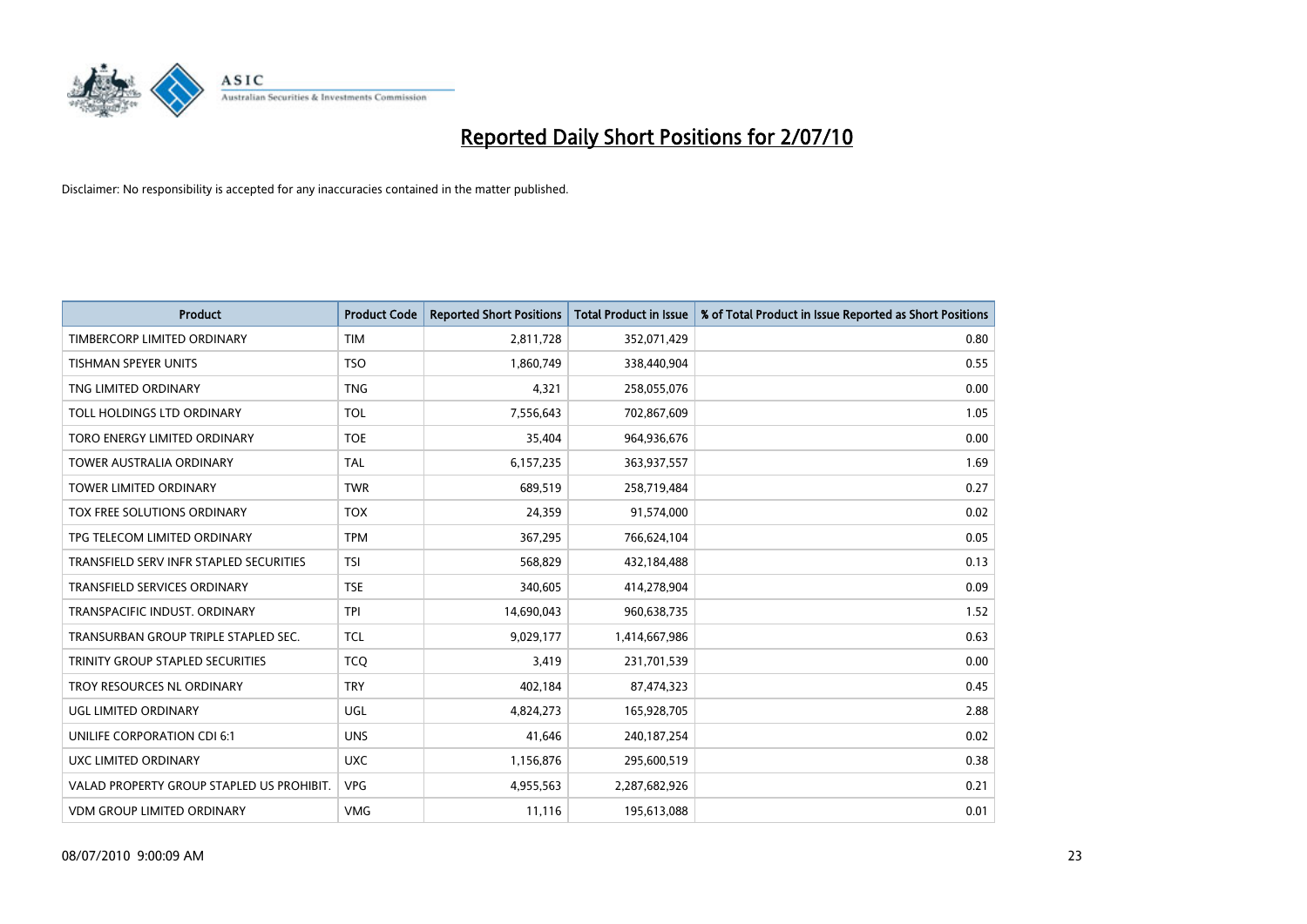

| <b>Product</b>                            | <b>Product Code</b> | <b>Reported Short Positions</b> | <b>Total Product in Issue</b> | % of Total Product in Issue Reported as Short Positions |
|-------------------------------------------|---------------------|---------------------------------|-------------------------------|---------------------------------------------------------|
| <b>VENTURE MINERALS ORDINARY</b>          | <b>VMS</b>          | 6.500                           | 168,046,667                   | 0.00                                                    |
| <b>VILLAGE ROADSHOW LTD ORDINARY</b>      | <b>VRL</b>          | 682                             | 114,217,649                   | 0.00                                                    |
| VILLAGE ROADSHOW LTD 'A' CLASS PREFERENCE | <b>VRLPA</b>        | 22,712                          | 52,235,451                    | 0.05                                                    |
| VIRGIN BLUE HOLDINGS ORDINARY             | <b>VBA</b>          | 20,043,095                      | 2,209,126,568                 | 0.90                                                    |
| <b>VISION GROUP HLDGS ORDINARY</b>        | <b>VGH</b>          | 78,000                          | 72,671,765                    | 0.11                                                    |
| <b>VITA GROUP LTD ORDINARY</b>            | VTG                 | 75,190                          | 141,247,800                   | 0.05                                                    |
| VITERRA INC CDI 1:1                       | <b>VTA</b>          | 2,098                           | 68,629,939                    | 0.00                                                    |
| <b>WAREHOUSE GROUP ORDINARY</b>           | <b>WHS</b>          | 384.780                         | 311,195,868                   | 0.12                                                    |
| <b>WATPAC LIMITED ORDINARY</b>            | <b>WTP</b>          | 74,449                          | 181,326,206                   | 0.04                                                    |
| <b>WDS LIMITED ORDINARY</b>               | <b>WDS</b>          | 63,084                          | 143,107,458                   | 0.04                                                    |
| <b>WEBJET LIMITED ORDINARY</b>            | <b>WEB</b>          | 83,425                          | 76,861,278                    | 0.11                                                    |
| <b>WESFARMERS LIMITED ORDINARY</b>        | <b>WES</b>          | 11,756,213                      | 1,005,159,970                 | 1.16                                                    |
| WESFARMERS LIMITED PARTIALLY PROTECTED    | <b>WESN</b>         | 4,038,799                       | 151,912,192                   | 2.66                                                    |
| WEST AUSTRALIAN NEWS ORDINARY             | <b>WAN</b>          | 6,398,421                       | 216,011,546                   | 2.96                                                    |
| WESTERN AREAS NL ORDINARY                 | <b>WSA</b>          | 4,576,358                       | 179,735,899                   | 2.54                                                    |
| WESTERN DESERT RES. ORDINARY              | <b>WDR</b>          | 948                             | 134,511,656                   | 0.00                                                    |
| WESTFIELD GROUP ORD/UNIT STAPLED SEC      | <b>WDC</b>          | 14,221,830                      | 2,307,773,663                 | 0.60                                                    |
| WESTPAC BANKING CORP ORDINARY             | <b>WBC</b>          | 18,886,912                      | 2,977,279,511                 | 0.58                                                    |
| WHITE ENERGY COMPANY ORDINARY             | <b>WEC</b>          | 2,955,038                       | 236,766,184                   | 1.24                                                    |
| WHITEHAVEN COAL ORDINARY                  | <b>WHC</b>          | 1,123,698                       | 493,650,070                   | 0.23                                                    |